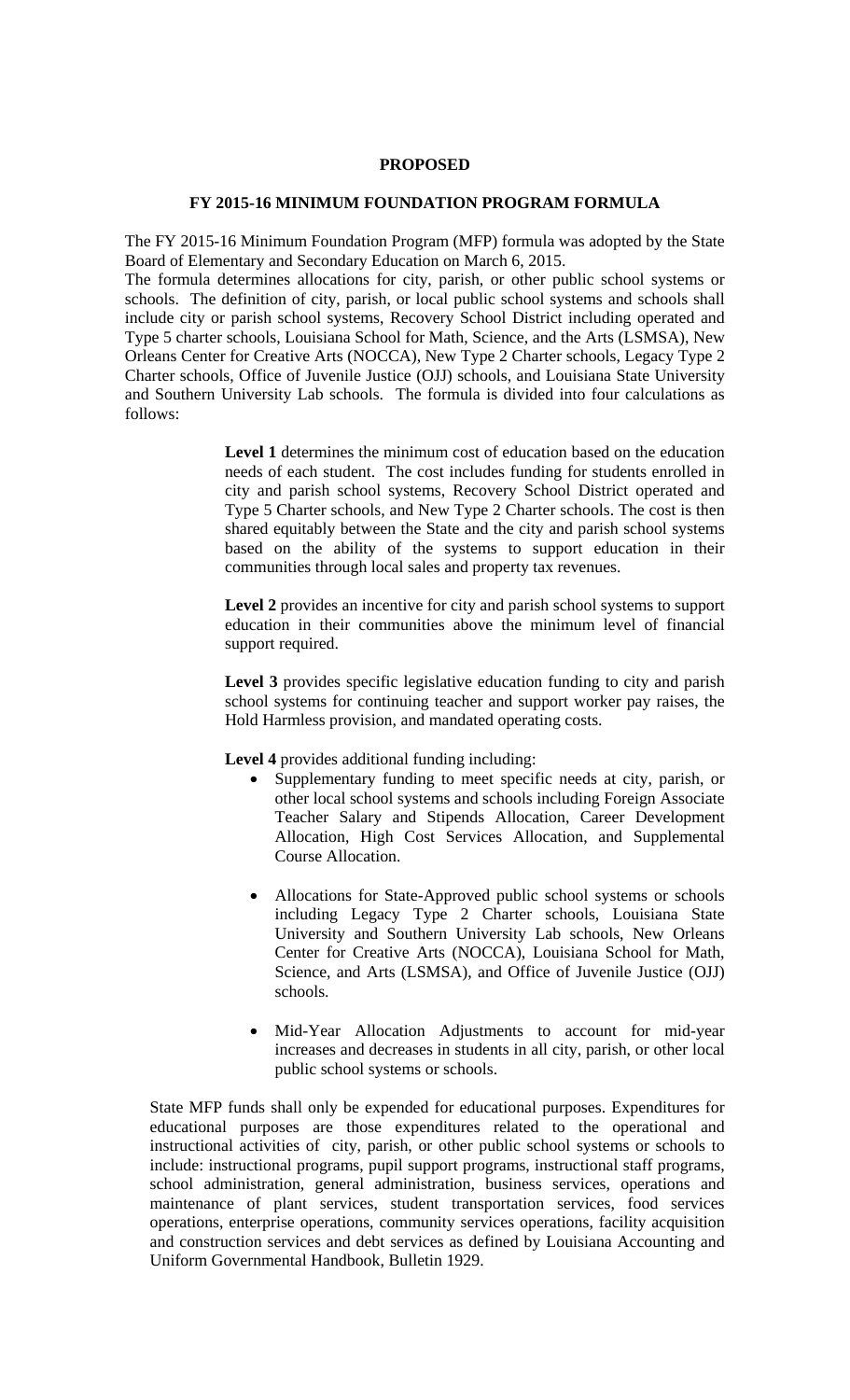### I. **FORMULA CALCULATIONS**

#### **A. Level 1: Calculate State and Local Cost Allocation**

#### **1. Determine Educational Costs**

Eligible students from the following school systems and schools will be counted in both the Base and Weighted Student Memberships:

- 1. City and Parish school systems
- 2. State-Approved Public Schools The student counts of the following state-approved schools shall be included in the membership and weighted student counts of the city or parish school system in which the student resides:
	- a) New Type 2 Charter schools,
- 3. Recovery School District The student membership and weighted student counts of schools transferred to the Recovery School District, both operated and Type 5 Charter schools, shall continue to be included in the membership and weighted student counts of the city or parish school system from which jurisdiction of the school was transferred.

#### **STEP ONE: Determine the Number of Eligible Students for the Base Count**

The formula first counts each of the students enrolled on February 1 to determine the cost of education services. The formula utilizes the February 1 Student Membership Count to allocate funding beginning in July. The students eligible to be counted are identified in the Student Membership Definition adopted by the State Board of Elementary and Secondary Education. These students are counted as one (1.0) in the formula.

## **STEP TWO: Determine the Number of Students Eligible for the Weighted Student Count**

The formula recognizes that providing educational services to meet the needs of particular students is more costly than regular educational services. Each special characteristic or need is given a numerical value referred to as a weight. The special needs of each student are taken into consideration by multiplying the student count for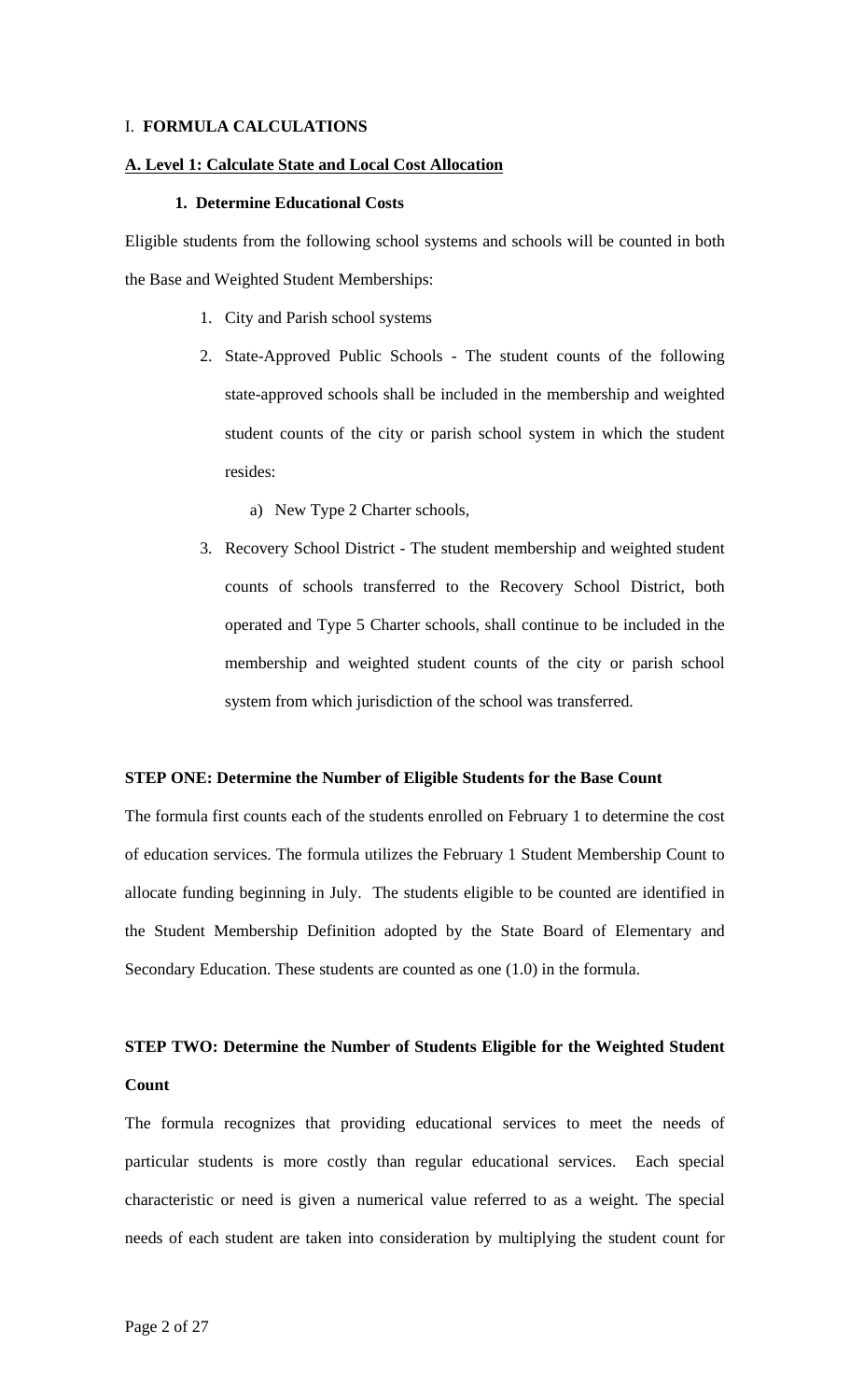each eligible child (1.0) by each of the weights. This calculation provides additional students that are then added to the February 1 Student Membership Count to equal the Total Weighted Student Membership Count. The students and units eligible to be counted are identified in the Student Membership Definition adopted by the State Board of Elementary and Secondary Education.

The following are the additional costs recognized by the formula:

**Low Income and English Language Learner Weight** - The formula recognizes that students living in poverty or students with a native language other than English are more likely to require additional educational services to be successful. To recognize that these services require additional costs, students that qualify for free or reduced price meals under the United States Department of Agriculture (USDA) School Food Service Program guidelines, or an alternative count as defined in the Student Membership Definition, and students identified as an English Language Learner are provided a weight of 22%.

**Career and Technical Education Weight** - The formula recognizes that the cost of providing materials and equipment, and teacher credentialing and training, for Career and Technical Education courses is above and beyond the cost of traditional academic education. Each secondary career and technical education course in which a student is enrolled in both the fall and spring semesters is provided a weight of 6%.

**Special Education Weight** – The formula addresses the extra cost associated with the delivery of services required in order to meet the needs of students with disabilities. Students with disabilities that have an Individualized Education Plan (IEP) developed according to State Board of Elementary and Secondary Education regulations are provided a weight of 150%.

**Gifted and Talented Weight** -The formula recognizes the cost of providing educational services to Gifted and Talented students that have an Individualized Education Plan (IEP)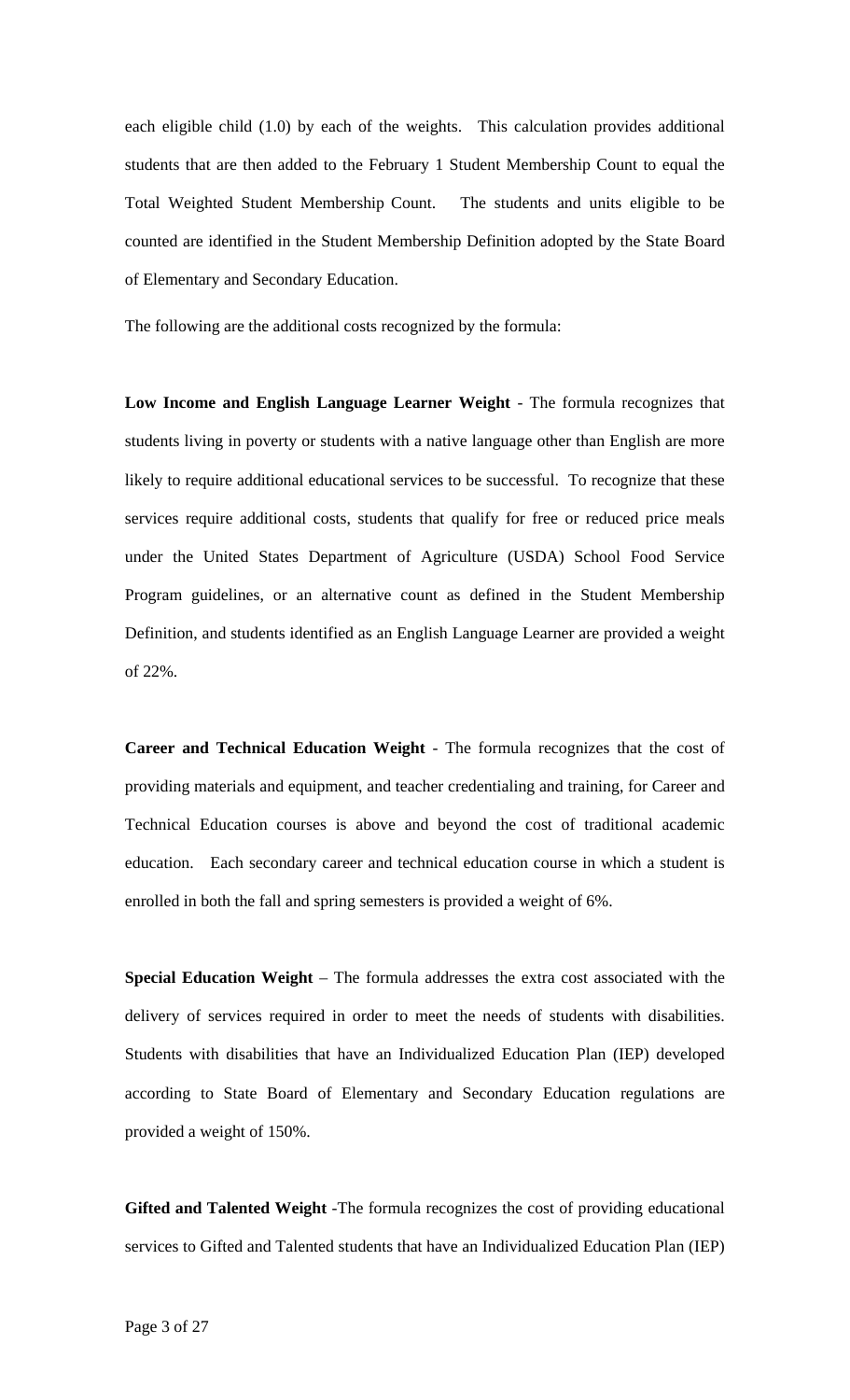developed according to State Board of Elementary and Secondary Education regulations and are provided a 60% weight.

**Economy of Scale Weight** – This weight is provided for city or parish school systems to recognize a base amount of funding for fixed overhead costs that should be provided when student populations equal 7,500 students or less. The Economy of Scale Weight is calculated as a curvilinear weight of 20% at a student membership count of zero down to 0% at a student membership count equal to or greater than 7,500. To calculate this weight, the February 1 Student Membership Count for each city and parish school system is subtracted from 7,500 and divided by 37,500. The result of this calculation is then multiplied by each system's February 1 Student Membership Count to determine the weighted students.

## **STEP THREE: Determine Total Weighted Student Membership Count**

#### **Formula:**

**Total Weighted Student Membership Count** 

**Equals** 

**February 1 Student Membership Count (1.0)** 

 **Plus** 

 **Low Income and English Language Learner Weight Career and Technical Education Weight Special Education Weight Gifted and Talented Weight Economy of Scale Weight** 

#### **STEP FOUR: Identify the State and Local Base Cost Per Pupil**

### **Formula:**

**The State and Local Base Cost Per Pupil shall equal \$3,961 plus 1.375** 

**percent times \$3,961 for a total of \$4,015.** 

## **STEP FIVE: Determine Total MFP Educational Costs**

## **Formula:**

## **Total MFP Educational Costs**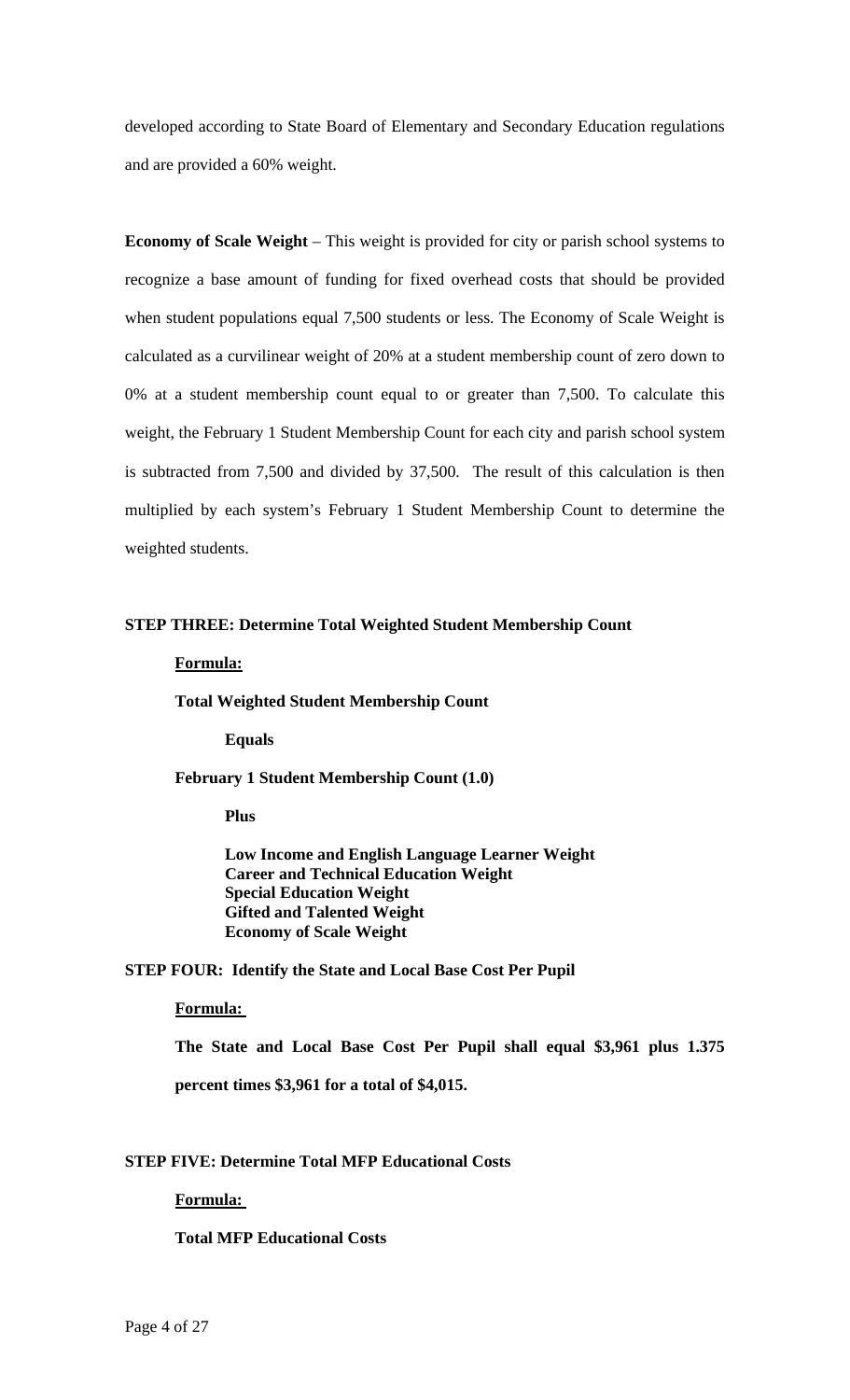## **Equals**

## **Total Weighted Student Membership Count**

**Multiplied by** 

#### **State and Local Base Cost Per Pupil**

## **2. Determine State and Local Cost Allocation**

The Total MFP Educational Costs are shared between the State and the city or parish school systems. The ability of school systems to support the cost of education in their communities is measured by the potential to raise local revenue. This potential contribution is measured by the following three factors using the latest available data as reported through the Annual Financial Report (AFR) as required by R.S. 17:92:

- 1. Local Property Tax Revenue Contribution
- 2. Local Sales Tax Revenue Contribution
- 3. Other Local Revenue Contribution

#### **STEP ONE – Determine the Local Property Tax Revenue Contribution**

#### **Formula:**

**Local Property Tax Revenue Contribution** 

**Equals** 

**State Computed Property Tax Millage (debt and non-debt)** 

**Times** 

**Net Assessed Property Value** 

**Net Assessed Property Value Increase Cap** - If a school system's Net Assessed Property Value has increased equal to or greater than 10% over the prior year Net Assessed Property Value, then the growth in the Net Assessed Property Value is capped at 10%. This cap is applied on a year-to-year basis comparing the current year Net Assessed Property Value to the prior year uncapped Net Assessed Property Value. Computed Property Tax Millage - The Computed Property Tax Millage is calculated annually at the rate necessary to maintain a state and local allocation ratio of 65%/35%.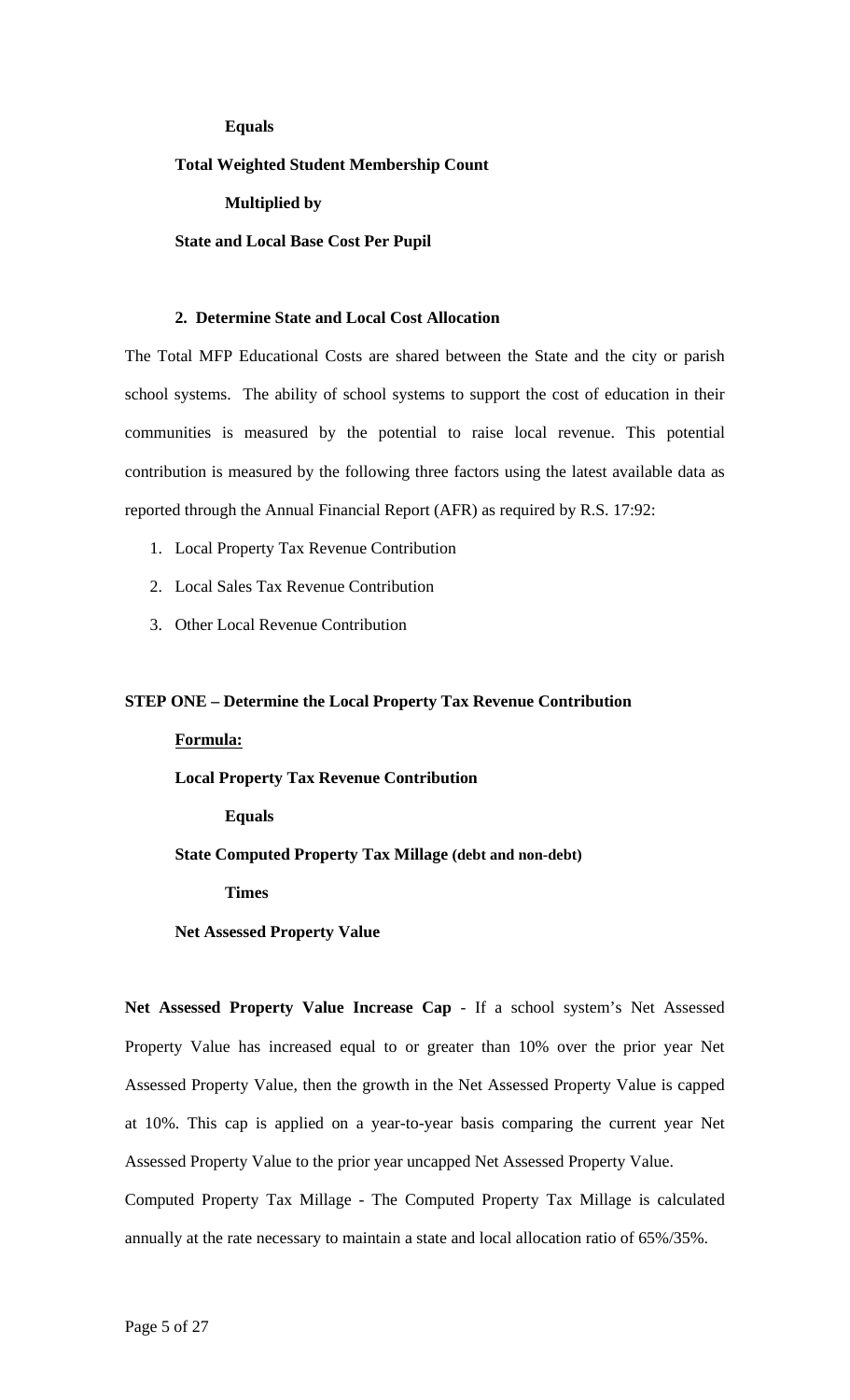# **STEP TWO – Determine the Local Sales Tax Revenue Contribution Formula: Local Sales Tax Revenue Contribution Equals Computed Sales Tax Base (debt and non-debt) (including TIF areas) Multiplied By State Computed Sales Tax Rate**

**Mid-Year Rate Increases** - If a local school system's sales tax goes into effect during the fiscal year, the tax rate is prorated to an annual rate applicable for the total revenue generated.

**Sales Tax Increase Cap** - If a system's Computed Sales Tax Base increased equal to or greater than 15% over the Computed Sales Tax Base calculated in the prior year formula, then the growth in the Computed Sales Tax Base will be capped at 15% over the amount used in the prior year formula. This cap will be applied on a year-to-year basis comparing the current year sales tax base to the prior year uncapped sales tax base.

**Computed Sales Tax Rate** - The Computed Sales Tax Rate is calculated annually at the rate necessary to maintain a state and local allocation ratio of 65%/35%.

#### **STEP THREE – Determine Other Local Revenue Contribution**

**Formula:** 

**Other Local Revenue Contribution** 

**Equals** 

**State Revenue in lieu of taxes** 

**Plus** 

**Federal Revenue in lieu of taxes** 

**Plus** 

**50% of Earnings on Property**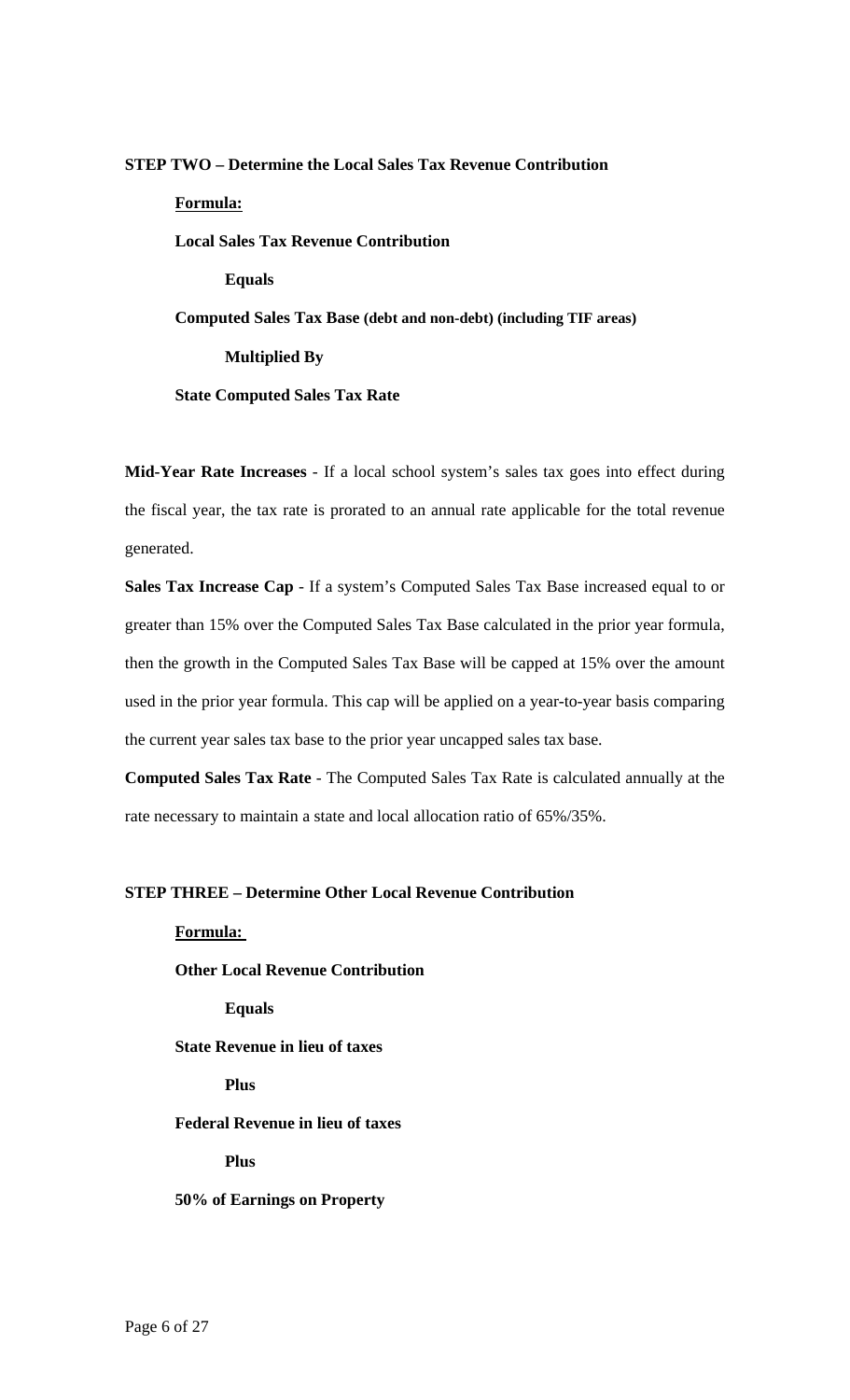## **STEP FOUR – Determine Local Cost Allocation**

**Formula:** 

**Local Cost Allocation** 

**Equals** 

## **Property Tax Contribution**

**Plus** 

**Sales Tax Contribution** 

**Plus** 

## **Other Revenues Contribution**

### **STEP FIVE – Determine State Cost Allocation**

**Formula:** 

**State Cost Allocation** 

**Equals** 

**Total State and Local Cost** 

**Minus** 

**Local Cost Allocation** 

**Minimum State Cost Allocation** - In no event shall the State Cost Allocation be less than 25% of Total Level 1 Cost for any city or parish school system.

#### **B. Level 2: Incentive for Local Effort**

Level 2 provides incentives for city and parish school systems that contribute a greater proportion of local revenues towards the cost of education in their communities by increasing local property and sales tax revenues. This effort is measured using the latest available data for the following sources of revenue as reported in the Annual Financial Report (AFR) as required in R. S. 17:92.

- 1. Total Sales Taxes
- 2. Total Property Taxes
- 3. State and Federal Revenue in Lieu of Taxes
- 4. 50% Earnings on Property Revenue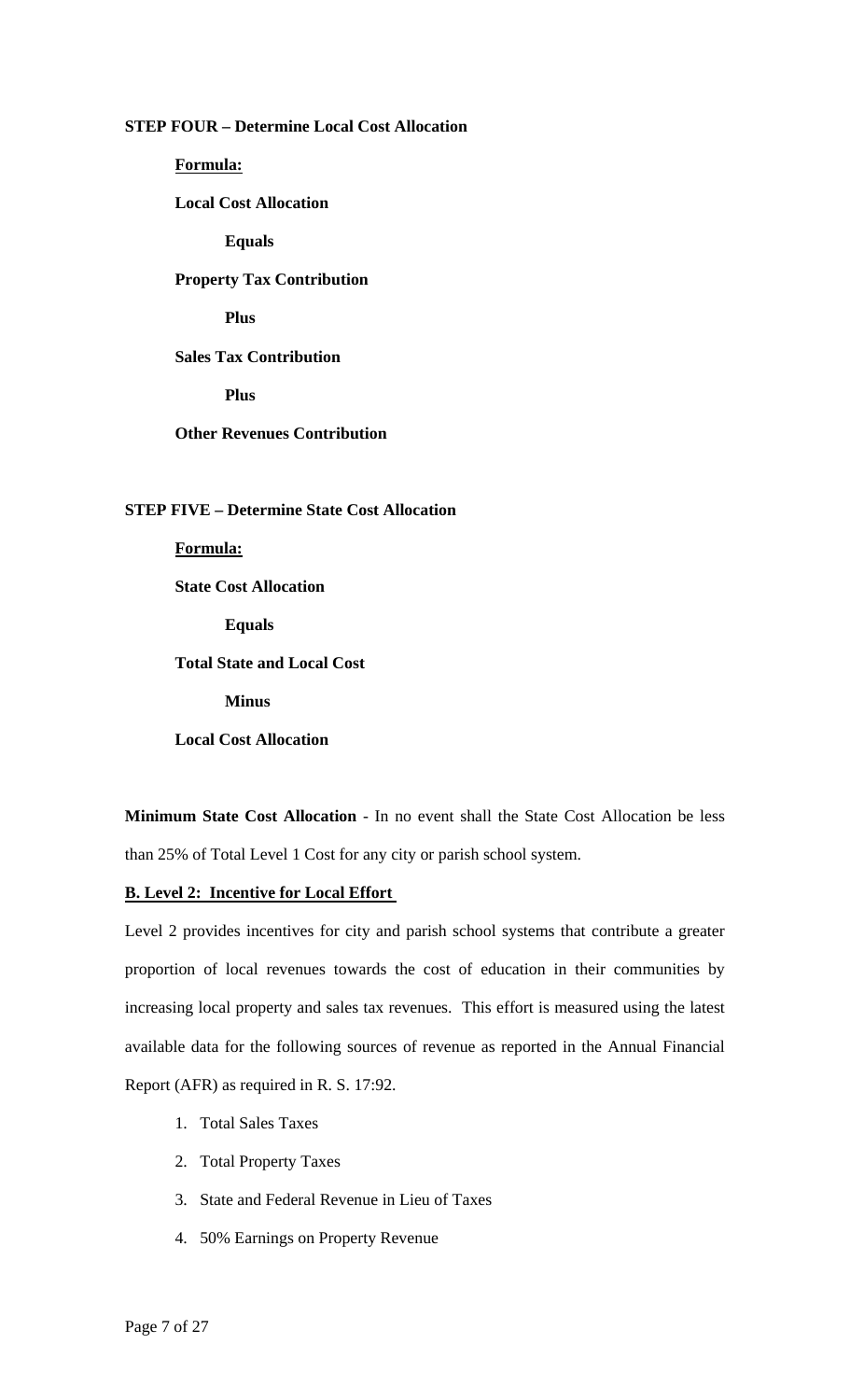## **STEP ONE – Determine Eligible Local Revenue**

## **Formula:**

 **Eligible Local Revenue** 

 **Equals** 

**Total Sales Tax Revenue** 

**Plus** 

#### **Total Property Tax Revenue**

**Plus** 

## **State and Federal Revenue in Lieu of Taxes**

**Plus** 

**50% of Earnings on Property Revenue** 

## **STEP TWO - Determine Local Revenue Eligible for Incentive**

**Formula:** 

**Local Revenue Eligible for Incentive** 

**Equals** 

 **Eligible Local Revenue** 

 **Minus** 

**Local Cost Allocation** 

## **STEP THREE – Determine the Limit on Revenue Eligible for Incentive**

**Formula:** 

## **Limit on Revenue Eligible for Incentive**

**Equals** 

## **Total State and Local Cost Allocation**

**Multiplied by** 

**34%** 

## **STEP FOUR – Determine Local Support of Level 2 Incentive**

#### **Formula:**

**Local Support of Level 2 Incentive**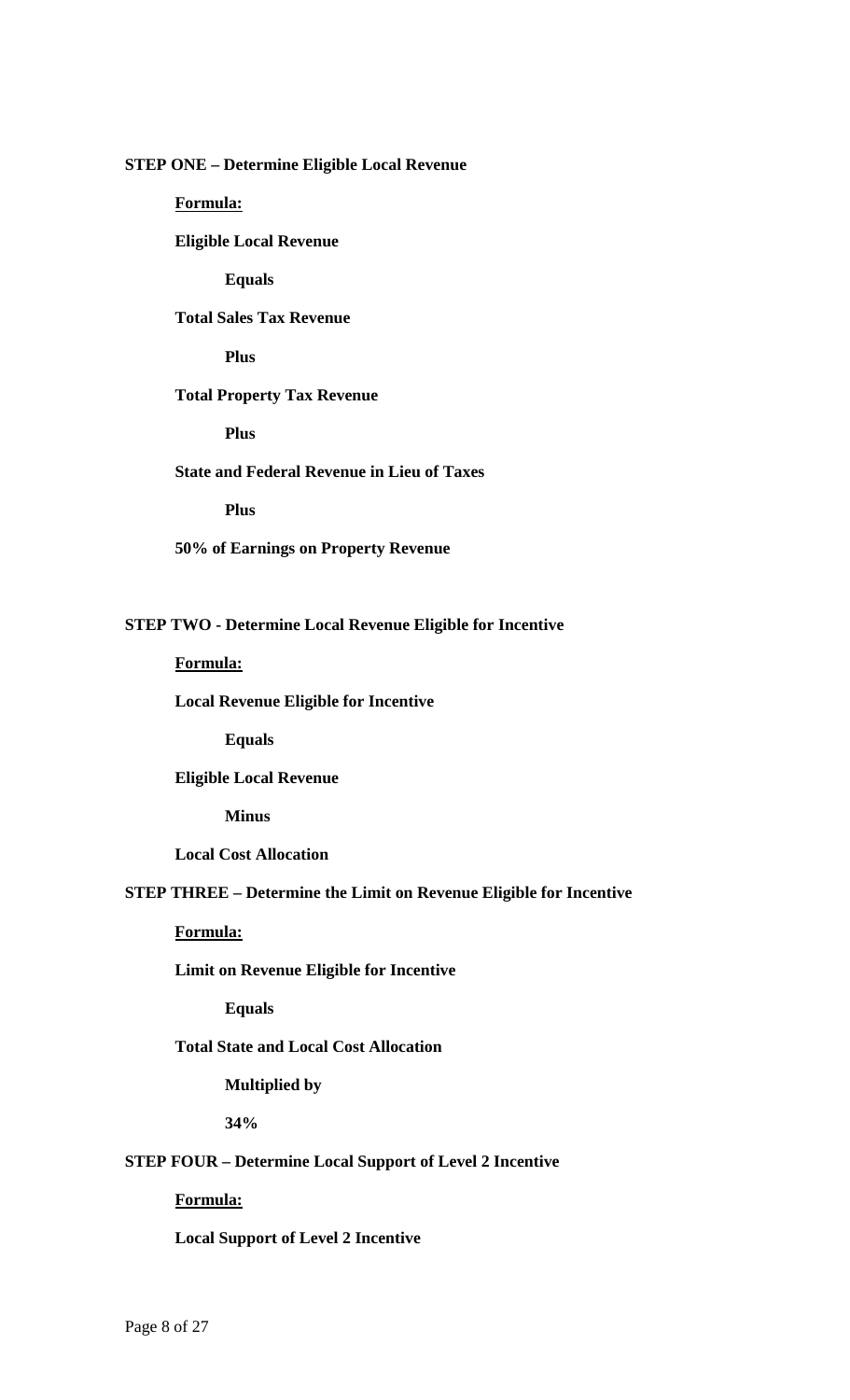#### **Equals**

**Lesser of Local Revenue Eligible for Incentive or Limit on Local Revenue Eligible for Incentive**

#### **Multiplied by**

## **Local Cost Allocation Percentage (Level 1)**

#### **Multiplied by**

### **Level 2 Incentive Factor**

**Level 2 Incentive Factor -** The Level 2 Incentive Factor determines the amount of local support required in Level 2. In FY 14-15, the Level 2 Incentive Factor is established at 1.72.

## **STEP FIVE – Determine State Cost of Level 2 Incentive**

#### **Formula:**

## **State Support of Level 2 Incentive**

 **Equals** 

**Lesser of Local Revenue Eligible for Incentive or Limit on Local Revenue** 

**Eligible for Incentive** 

**Minus** 

#### **Local Support of Level 2 Incentive**

#### **C. Level 3: Legislative Allocations**

Level 3 provides funding for three programs that address funding for school systems and schools regarding teacher and support worker pay raises, Hold Harmless funding, and mandated operating costs, and are in addition to allocations provided in Level 1 and 2. These allocations are as follows:

## **Formula:**

#### **Total Level 3 Legislative Allocations**

**Equals** 

**Continuation Pay Raises** 

**Plus** 

#### **Hold Harmless Enhancement**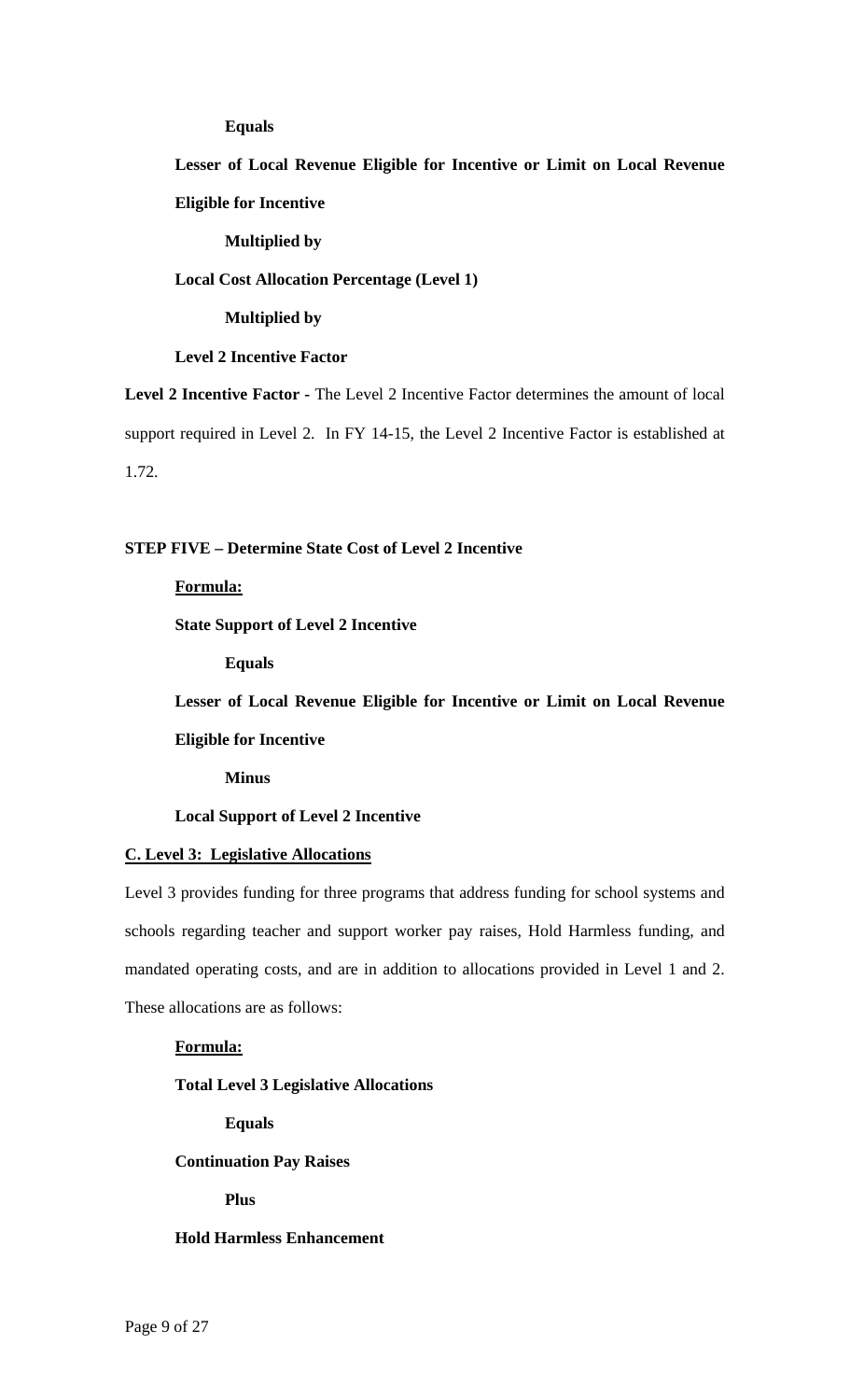#### **Plus**

## **Mandated Costs in Health Insurance, Retirement, and Fuel**

#### **STEP ONE: Calculate Continuation Funding for Pay Raises**

- 1. Certificated Personnel Pay Raises were implemented in four recent years to assist in increasing Teacher and Principal pay to the Southern Regional Average. These funds continue to be provided directly to systems and schools to support these increased salaries.
	- a. Certificated Personnel Pay Raises provided in 2001-02, 2006-07, 2007-08, and 2008-09 will continue for each school system and school based on the calculated per pupil amount times the February 1 Student Membership Count.
- 2. Noncertificated Support Worker Pay Raises were implemented in three recent years to assist with increasing these salaries.
	- a. Noncertificated Support Worker Pay Raises provided in 2002-03, 2006- 07, and 2007-08 will continue for each school system and school based on the calculated per pupil amount times the February 1 Student Membership Count.
- 3. This provision applies to city and parish school systems, Recovery School District, New Orleans Center for Creative Arts (NOCCA), Louisiana School for Math, Science, and the Arts (LSMSA), Legacy Type 2 Charter Schools, New Type 2 Charter Schools, Louisiana State University and Southern University Lab schools, and Office of Juvenile Justice (OJJ).

### **STEP TWO: Calculate Hold Harmless Enhancement**

**Participating School Systems** - The following school systems have a remaining Hold Harmless or "overfunded" allocation: Concordia, East Baton Rouge, Evangeline, Iberville, Jefferson, Plaquemines, St. Charles, St. James, and West Feliciana.

**Allocation Adjustment** - After subtracting amounts attributable to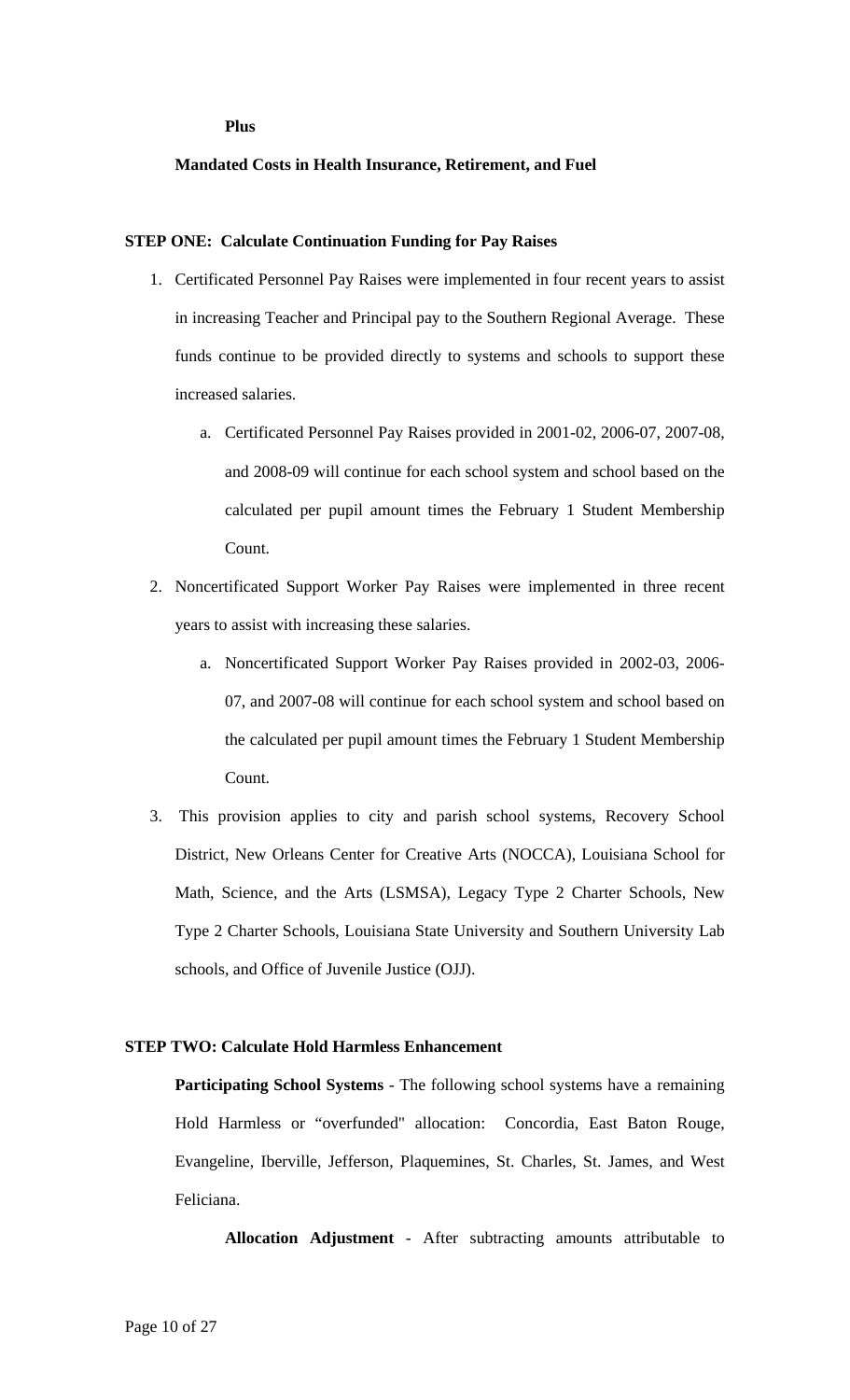insurance supplements and legislative pay raises provided between FY 1993-94 and FY 1998-99 from the FY 2006-07 Hold Harmless amount, a revised Hold Harmless amount is calculated. Each of the remaining Hold Harmless school systems will receive a reduction of 10% to their remaining Hold Harmless allocation. On an annual basis, any Hold Harmless system may choose to reduce the remaining balance by an amount greater than 10% through formal notification to the Louisiana Department of Education. This request must take place no later than June 30th each year.

**Redistribution Allocation** - The annual 10% reduction amount will be redistributed in a per pupil amount to all non-hold harmless systems.

## **STEP THREE: Determine Allocation for Increasing Mandated Costs in Health Insurance, Retirement, and Fuel**

City and parish school systems shall receive a minimum of \$100.00 for each student in the prior year February 1 membership to offset these increasing operational costs.

The following formula is applied to determine the Level 1, 2, and 3 State Cost Allocation Per Pupil:

**Formula: Level 1, 2, and 3 State Cost Allocation Per Pupil Equals Level 1 State Cost Allocation Per Pupil Plus Level 2 State Cost Allocation Per Pupil Plus Level 3 State Cost Allocation Per Pupil** 

#### **D. Level 4: Supplementary Allocations**

1. Specific Needs Allocations provide funding for four allocations for specific purposes and is in addition to system level allocations from Levels 1, 2, and 3. These allocations are as follows: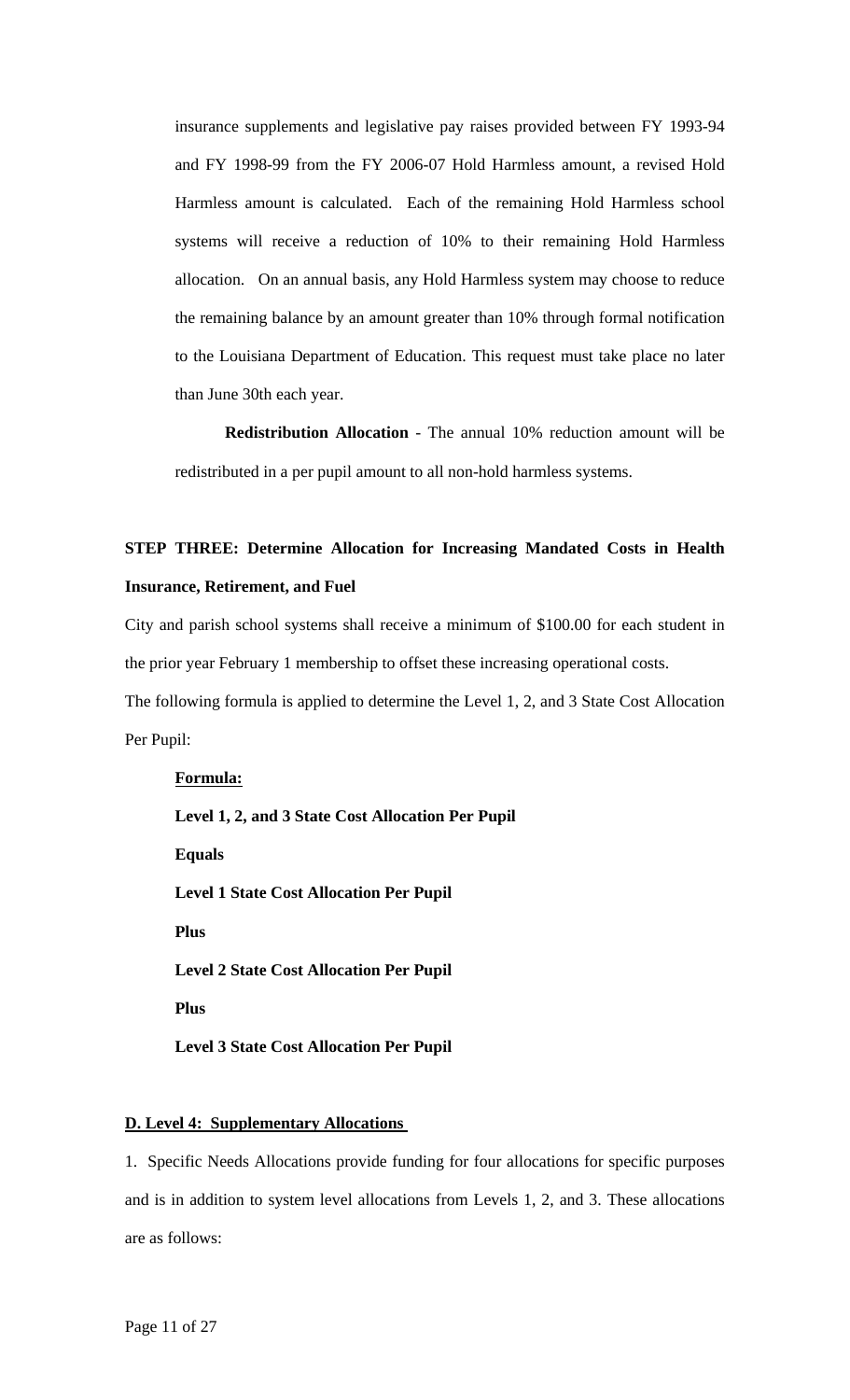## **Formula:**

**Total Level 4 Supplementary Allocations** 

**Equals** 

**Foreign Language Associate Program Salary and Stipend Allocation** 

**Plus** 

**Career Development Allocation** 

 **Plus** 

**High Cost Services Assistance Allocation** 

 **Plus** 

#### **Supplemental Course Allocation**

#### **STEP ONE: Calculate Foreign Language Associate Salary and Stipend Allocation**

**Salary Allocation** - Any city, parish, or other public school system or school employing a Foreign Language Associate or a graduate of the Escadrille Louisiane program shall receive a supplemental allocation from State Board of Elementary and Secondary Education of \$21,000 per teacher. The state shall maintain support of the Foreign Language Associate program at a maximum of 300 Foreign Language Associates employed in any given year.

These teachers shall be paid by the employing city, parish, or other local public school system or school at least the state average classroom teacher salary (without PIP) by years of experience and degree beginning with year three. Of the \$21,000 allocation, \$20,000 shall be allocated to the school where the teacher is employed and the funds used to support the total cost of the teacher salary, and the remaining amount shall be associated with costs of VISA sponsorship pursuant to State Board of Elementary and Secondary Education regulations.

**Stipend Allocation** - First year teachers will receive an installation incentive of an additional \$6,000; second and third year teachers will receive a retention incentive of an additional \$4,000. These amounts must be provided to each Foreign Associate Teacher or Escadrille Louisiane graduate by each school district or school in which they are employed.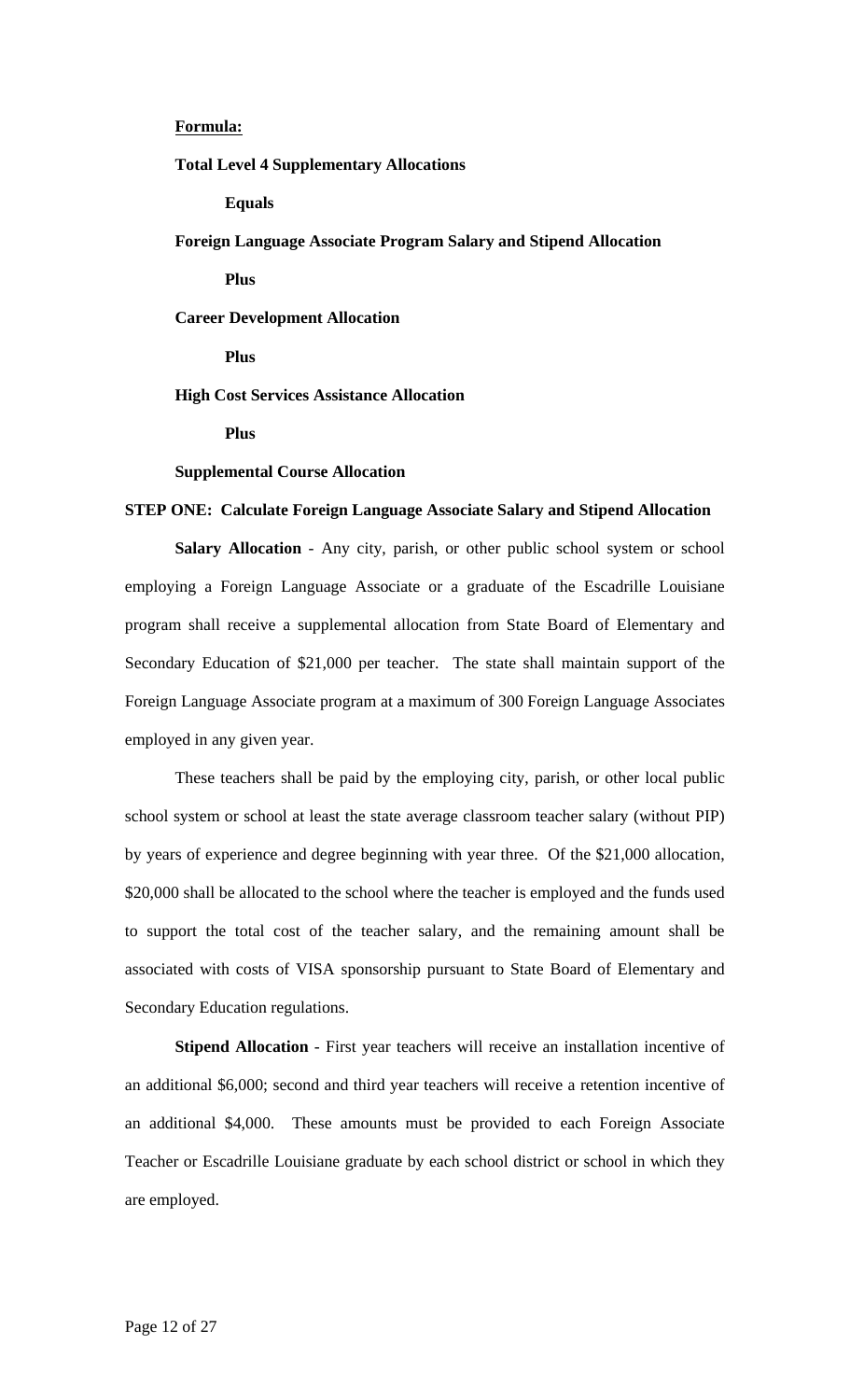#### **STEP TWO: Career Development Allocation**

The cost of providing materials and equipment, and teacher credentialing and training to attain a statewide industry-based credential is above and beyond the cost typically required for high school courses. An allocation will be provided to support the development of these technical courses required for statewide credentials in city and parish school systems and other public schools.

The first step in the allocation is to calculate six percent (6%) of the MFP State and Local Base Cost Per Pupil to determine the Career Development Per Pupil Amount. The Career Development Per Pupil Amount will be provided for each qualifying student course enrollment in grades 9 through 12.

If a city and parish school system receives less than \$25,000 from the Career Development Per Pupil Amount, then the city or parish school system will be provided an economies of scale minimum allocation of \$25,000. If local public school systems and schools containing grades 9-12 receive less than \$10,000 from the Per Pupil allocation, then the other public schools containing grades 9-12 will be provided an economies of scale minimum allocation of \$10,000.

## **Formula:**

#### **Career Development Allocation Per Pupil**

#### **Equals**

### **MFP State and Local Base Cost Per Pupil**

#### **Multiplied By**

 **Six Percent (6%)** 

#### **Formula:**

#### **Career Development Allocation**

## **Equals**

#### **Career Development Allocation Per Pupil**

#### **Multiplied By**

 **Number of Student Enrollments in Qualifying Courses in Grades 9 through** 

**12**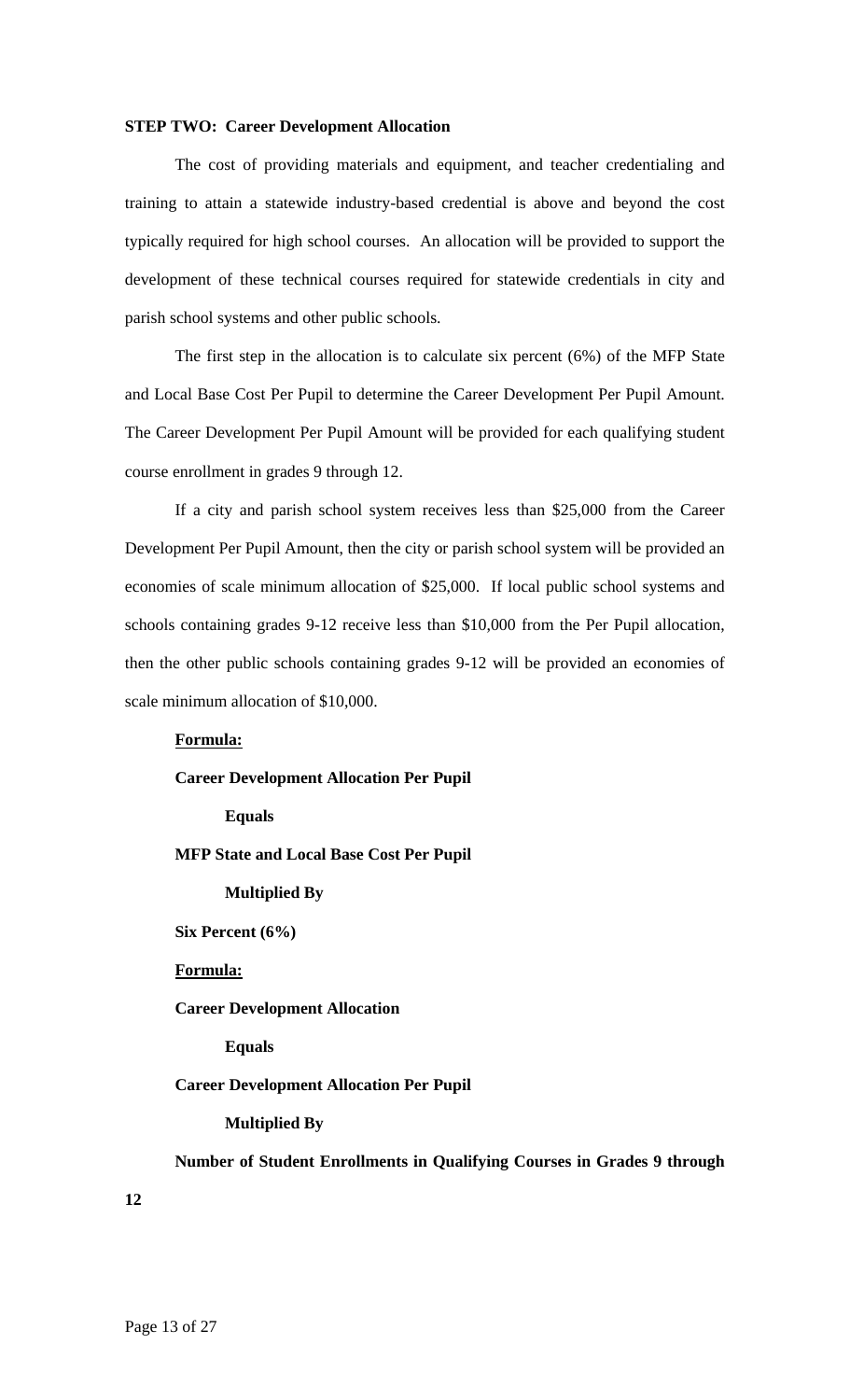#### **STEP THREE: Calculate High Cost Services Assistance**

High cost services for students with disabilities generate a particular budget challenge for city, parish, and other public school systems and schools.

In an effort to assist with these expenses, an allocation will be provided to city, parish, and other public school systems and schools which submit documentation as required by the Louisiana Department of Education substantiating that the current cost of services for a specific student including estimated costs for new services, or new students, exceeds three times the most recent state average total expenditure per pupil amount.

Once costs associated with providing services for a student with disabilities have been verified, the city or parish school system or other public schools will be eligible to receive an allocation to assist with these costs. The allocation will be limited by the amount budgeted for the High Cost Services Assistance Allocation. So as to be equitably distributed, the total allocation provided to city and parish school systems versus other public schools shall be proportional to the share of total qualifying applications submitted by city and parish school systems versus other public schools. Based on the \$9. 4 million available, all entities within each group, city and parish school systems and other public school systems, shall receive the same percent of the requested allocation. The High Cost Services requested for reimbursement will be reduced by the MFP state and local amount allocated on behalf of each student from Levels 1, 2, and 3.

## **STEP FOUR: Calculate Supplemental Course Allocation**

Pursuant to R.S. 17:4002.1 through 4002.6, the Supplemental Course Allocation shall provide for the cost of secondary courses specifically approved by the State Board of Elementary and Secondary Education. For each city and parish school system and other public school, the allocation shall equal the number of students enrolled in grades 7 through 12 as of February 1 each year multiplied by \$35 per pupil.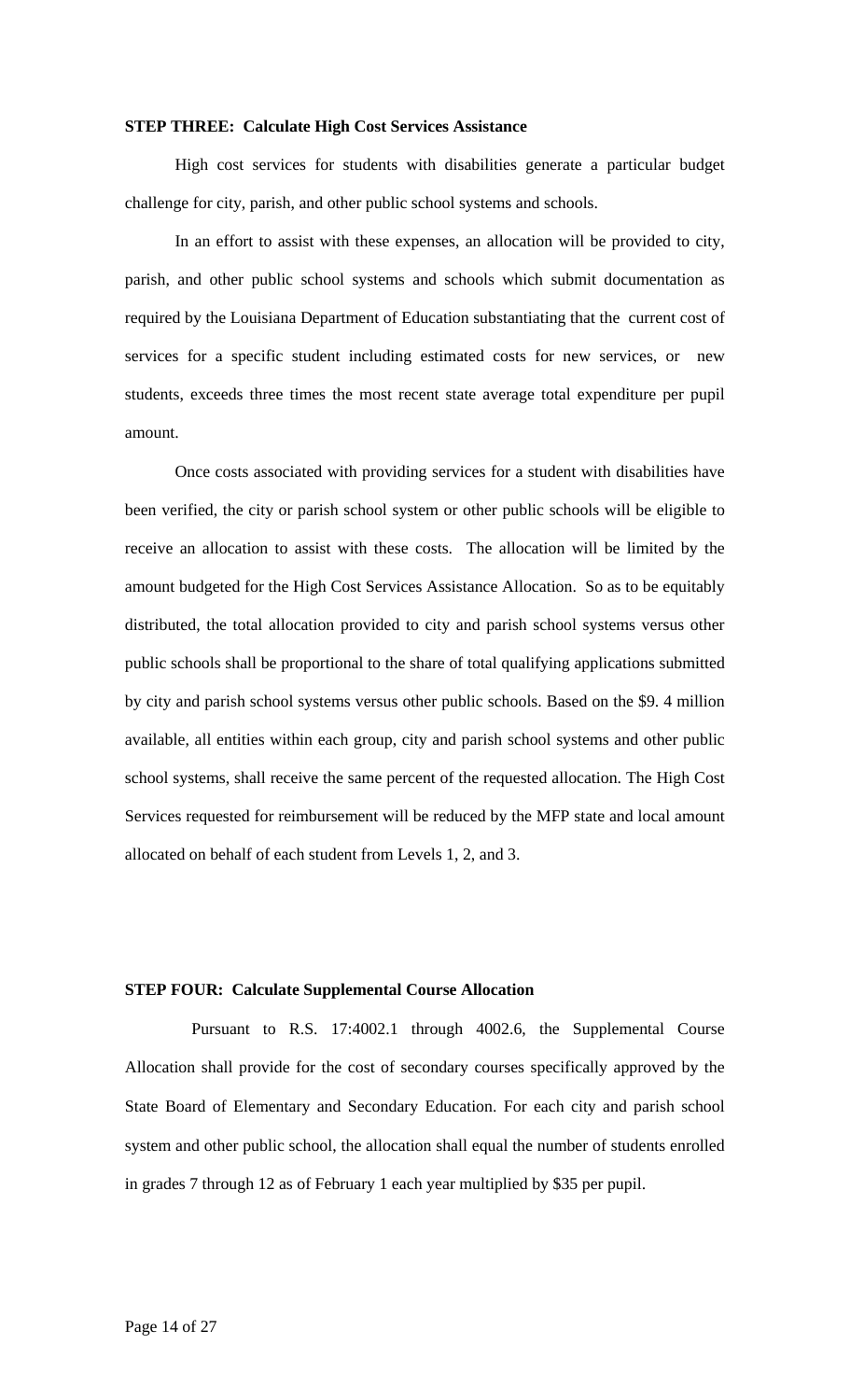## **Formula:**

## **Supplemental Course Allocation for School Systems or Other Public Schools Equals**

#### **Supplemental Course Allocation Per Pupil**

## **Multiplied By**

#### **Number of Students in Grades 7 through 12**

If the entire allocation is not committed by the city or parish public school system or other public school by a date set forth by the Louisiana Department of Education, the original allocation will be reduced by the uncommitted amount. The total uncommitted amount from each city or parish public school system or other public school will be reallocated to those city or parish public school systems or other public schools that obligated one hundred percent of their original allocation based on criteria set forth by the Louisiana Department of Education.

## 2. Allocations for Other Public Schools

## **STEP ONE: Louisiana State University and Southern University Laboratory Schools**

#### 1. State Cost Allocation

a. The February 1 Student Membership count at the Louisiana State University and Southern University Lab Schools shall be multiplied by the Average State Cost Allocation Per Pupil to equal the Louisiana State University and Southern University Lab Schools State Cost Allocation.

b. Funds appropriated for these schools shall be allocated to the institution of higher education operating such a school. Each such institution of higher education shall ensure the equitable expenditure of such funds to operate such schools.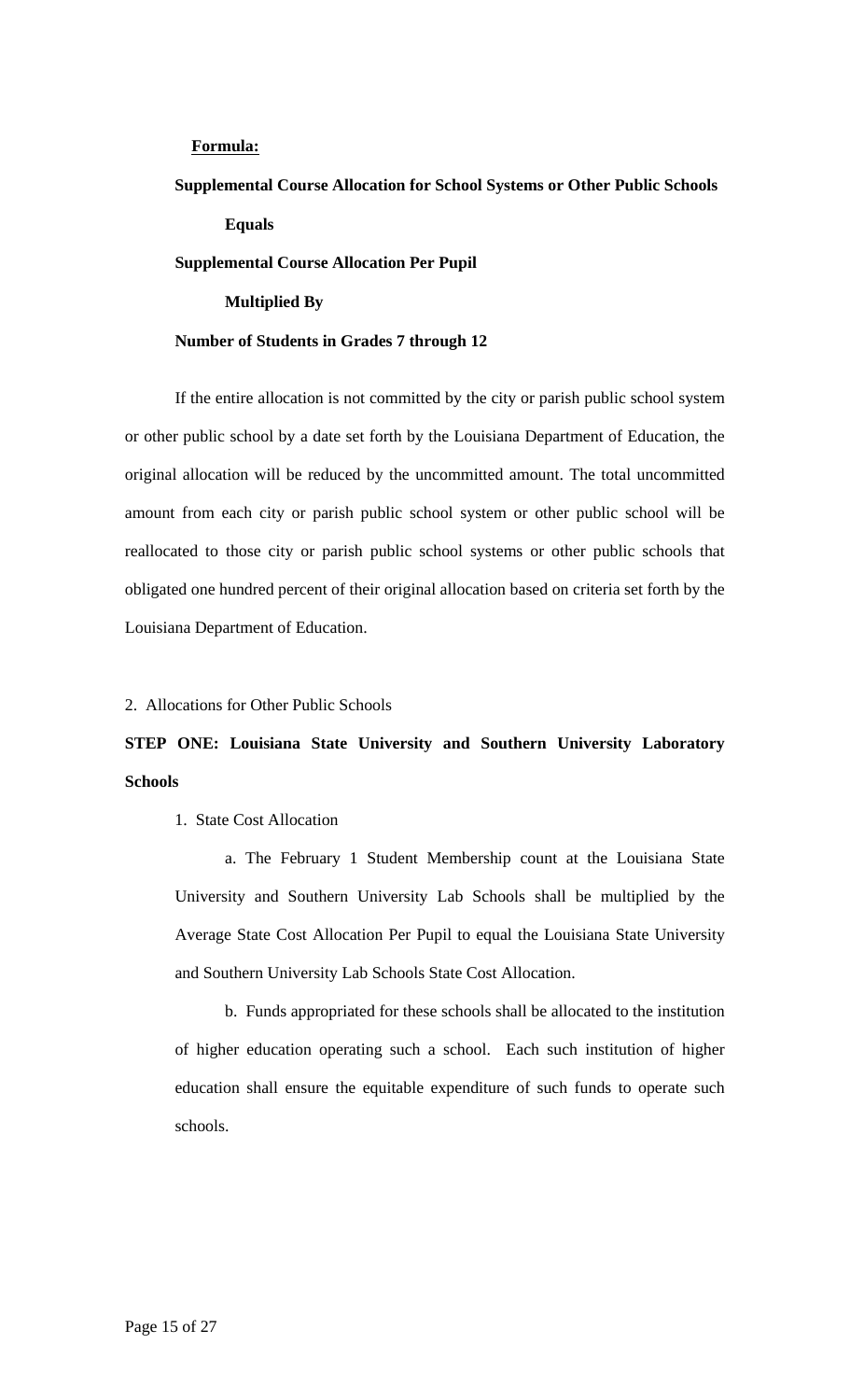#### **STEP TWO: Legacy Type 2 Charter Schools**

A Legacy Type 2 Charter school is a Type 2 Charter school approved before July 1, 2008 by the State Board of Elementary and Secondary Education.

- 1. State Cost Allocation
	- a. Any Legacy Type 2 Charter school shall annually be allocated funds as determined by applying the formula contained in R. S. 17:3995.
	- b. The State Cost Allocation equals the number of students multiplied by the State Per Pupil for the system where the school is located.
- 2. Local Cost Allocation
	- a. Any Legacy Type 2 Charter school shall annually be allocated funds as determined by applying the formula contained in R. S. 17:3995.
	- b. The Local Cost Allocation equals the number of students multiplied by the Local Per Pupil for the system where the school is located.
	- c. For any student enrolled in a Legacy Type 2 Charter school, the Local Cost Allocation shall be funded by the State.
- 3. The exclusion of any portion of local revenues specifically dedicated by the legislature or by voter approval to capital outlay or debt service shall be applicable only to a charter school housed in a facility or facilities provided by the district in which the charter school is located.

#### **STEP THREE: Office of Juvenile Justice (OJJ) Schools**

 1. Eligible Schools - Any elementary and secondary school operated by the Office of Juvenile Justice (OJJ) in a secure care facility shall be considered a public elementary or secondary school and, as such, the Office of Juvenile Justice (OJJ) shall be annually appropriated funds for these students.

 2. Eligible Students - Each student counted in the prior year average daily membership, as defined by the State Board of Elementary and Secondary Education in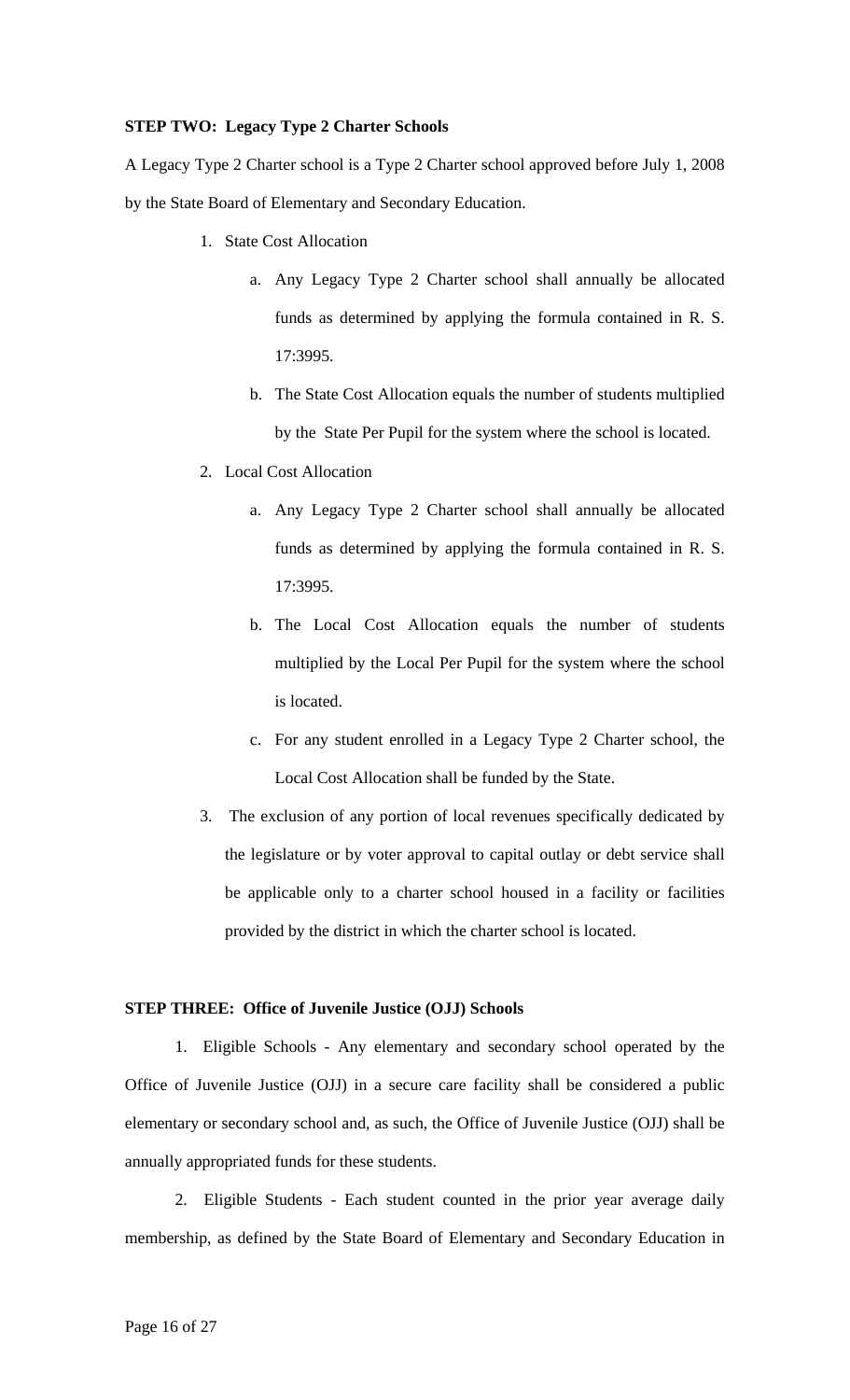the Student Membership Definition, is calculated by dividing the number of days the student is under the guidance and direction of teachers by the total instructional days during the specified school year.

3. Allocation – The Office of Juvenile Justice (OJJ) shall annually be allocated funds for the eligible students. For each student enrolled in these schools, both a State Cost Allocation and a Local Cost Allocation shall be provided.

4. State Cost Allocation

a. The State Cost Allocation is equal to the State Cost Allocation Per Pupil for the system where each student resided prior to adjudication multiplied by the prior year average daily membership of the Office of Juvenile Justice schools.

b. The State Cost Allocation Per Pupil allocation shall be adjusted based on a factor determined by the Louisiana Department of Education to provide for the differential in the number of educational days provided to the students in the custody of the Office of Juvenile Justice (OJJ).

c. Additionally, the State Cost Allocation Per Pupil shall be adjusted based on a factor determined by the Louisiana Department of Education to recognize the increased number of special education students in the Office of Juvenile Justice (OJJ) schools relative to the state average special education student population.

d. The average daily membership will be reconciled on an annual basis using the latest available data.

5. Local Cost Allocation

a. Each student counted in the prior year average daily membership, as defined by the State Board of Elementary and Secondary Education, shall be provided for and funded from the minimum foundation program a Local Cost Allocation Per Pupil equal to the Local Per Pupil for the district where the student resided prior to adjudication.

b. The Local Cost Allocation is equal to the Local Cost Allocation Per Pupil for the system were each student resided prior to adjudication multiplied by the prior year average daily membership of the Office of Juvenile Justice schools.

c. For the purpose of the Local Cost Allocation Per Pupil, the average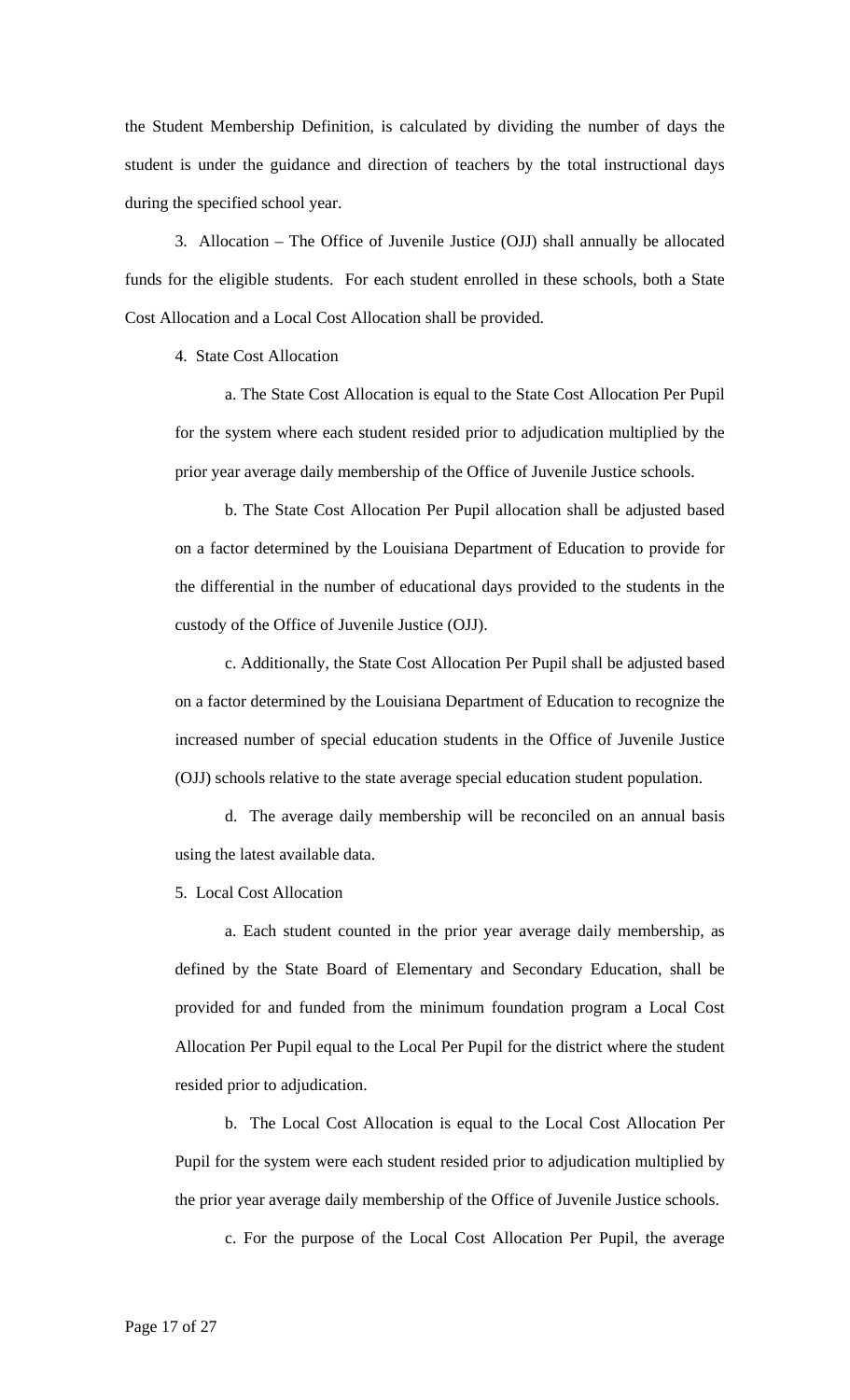daily membership of the Office of Juvenile Justice (OJJ) shall be included in the membership counts of the city, parish, or other local public school board in which the student resided prior to adjudication to the Office of Juvenile Justice.

d. For a district(s) that shares local revenue, the allocation for the Office of Juvenile Justice will be completed before the calculation of local revenues.

e. The Local Cost Allocation Per Pupil shall be funded with a transfer of the MFP monthly amount representing the Local Cost Allocation Per Pupil from the city, parish, or other local public school board in which the attending students resided prior to adjudication to the Office of Juvenile Justice (OJJ).

f. The average daily membership will be reconciled on an annual basis using the latest available data.

## 3. Mid-Year Student Allocations

1. Student counts in October and February may result in mid-year allocation adjustments for the following:

City and parish school systems, Recovery School District, New Type 2 Charter schools, Legacy Type 2 Charter schools, Louisiana State University and Southern University Lab schools, Louisiana School for Math, Science and the Arts (LSMSA), and New Orleans Center for Creative Arts (NOCCA).

2. If the current year October 1 Mid-Year Student Count is more or less than the prior year February 1 student count, an adjustment to the current year allocation shall be made for each student gained or lost. The October adjustment equals the number of students gained or lost times the annual State Cost per pupil allocation amount for the system or school in which the change occurred. The February adjustment equals the number of students gained or lost times one-half of the State Cost per pupil allocation for the system or school in which the change occurred.

3. Individual adjustments shall be made for increases or decreases in the October or February Mid-Year Student Counts for the Recovery School District, the system of prior jurisdiction, and Type 5 Charter schools.

4. Mid-Year adjustments for the Recovery School District shall utilize the final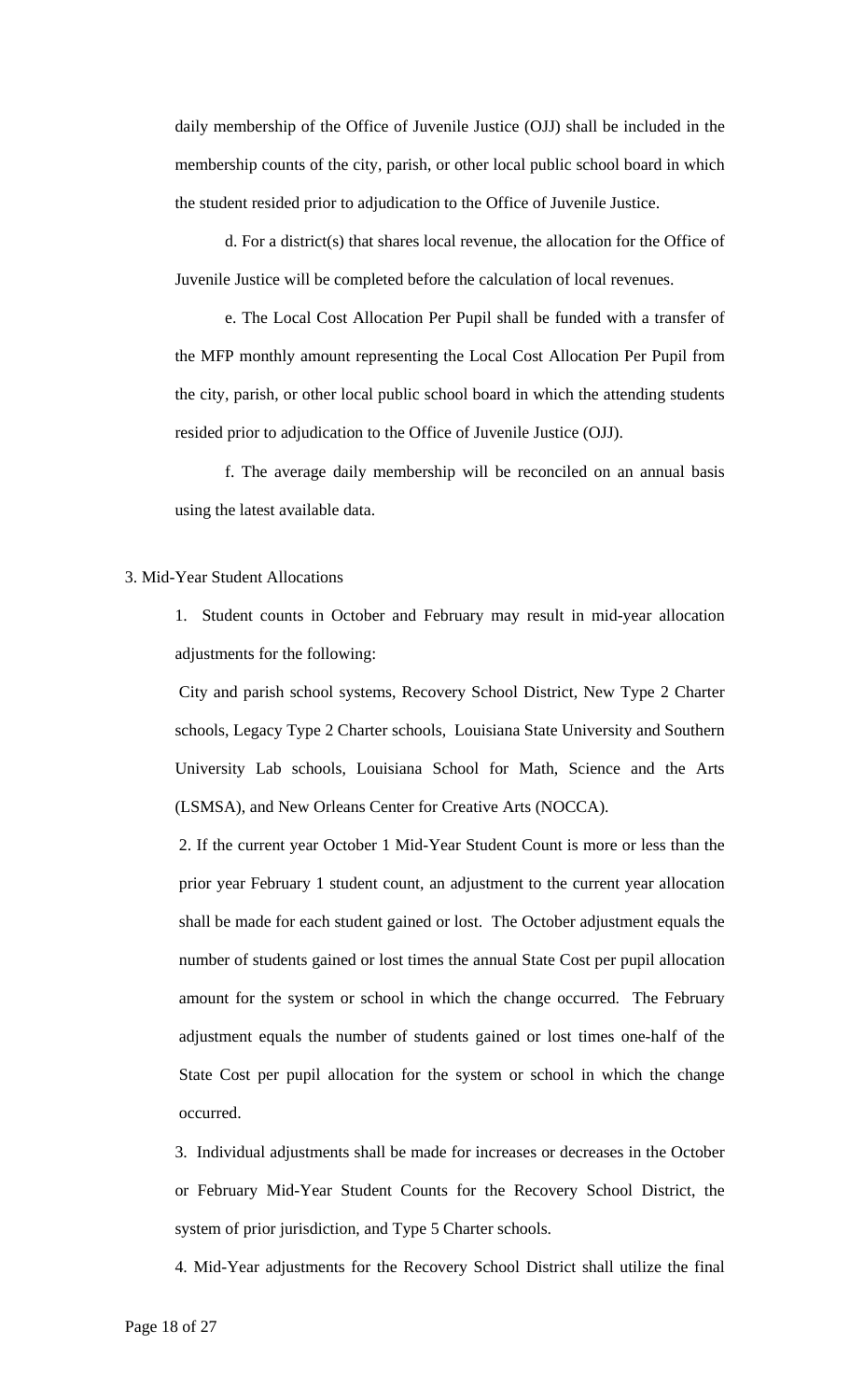State Cost per pupil allocation for the system of prior jurisdiction.

5. If the Recovery School District qualifies for an October Mid-Year Adjustment to the State Cost per pupil allocation, a Mid-Year adjustment shall also be made to the Local Cost per pupil allocation for the system of prior jurisdiction. The October Local Cost per pupil allocation shall be recalculated based on updated revenue data for the system of prior jurisdiction. There shall be no recalculation of the Local Cost per pupil allocation in conjunction with the February 1 student count.

6. City, parish or other public school systems or schools in the first year of operation are not eligible for an October Mid-Year Adjustment. However, their allocation will be finalized using October 1 data. The newly opened city, parish or other public school systems or schools will qualify for the February 1 mid-year adjustment.

7. October and February Mid-Year Adjustments shall be combined and applied in the March through June payments.

#### **Total MFP State Cost Allocation**

**Formula: Total MFP State Cost Allocation Equals Level 1 State Cost Allocation Plus Level 2 State Cost Allocation Plus Level 3 State Cost Allocation Plus Level 4 State Cost Allocation**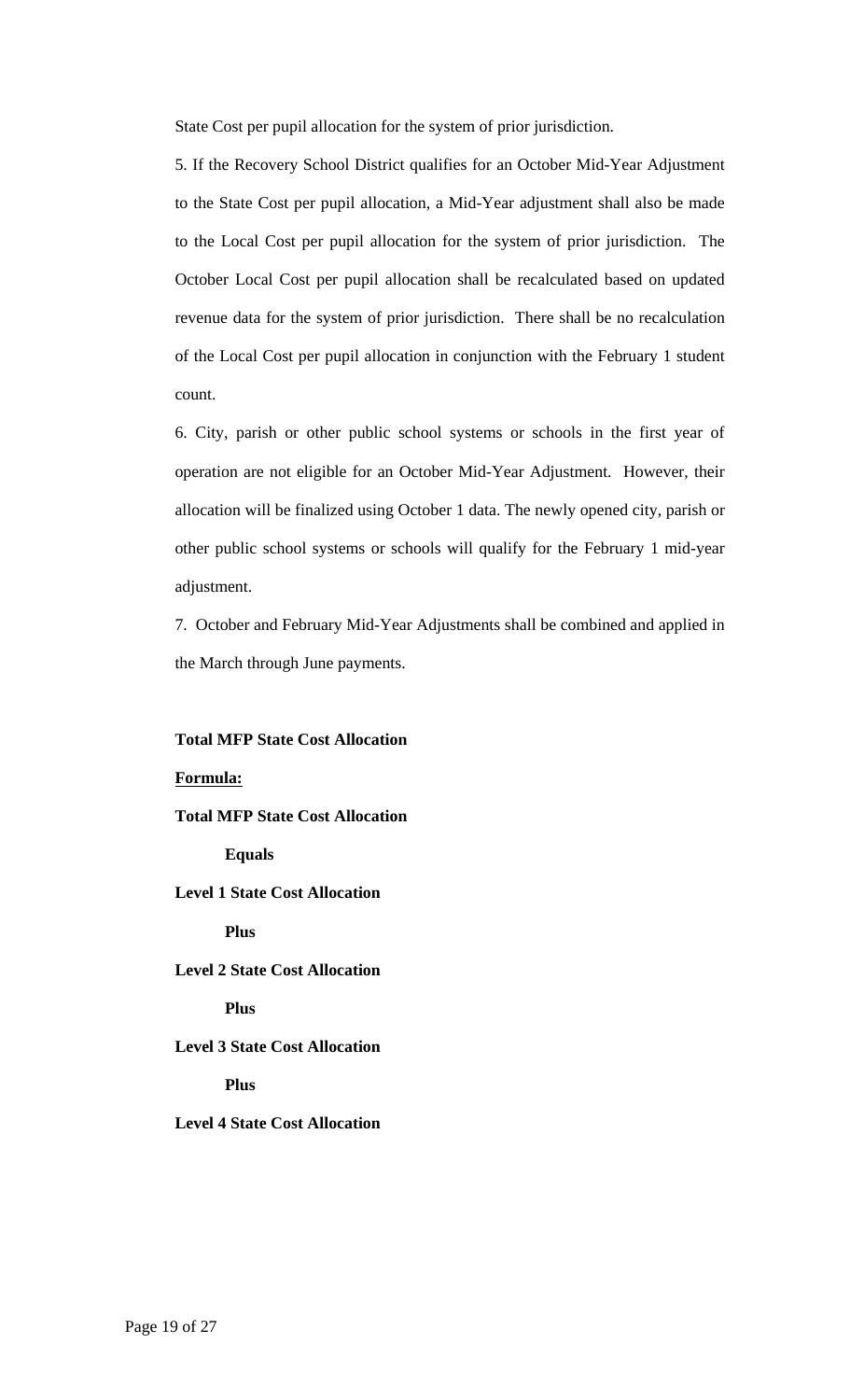## *II. FORMULA CALCULATIONS FOR STATE-APPROVED PUBLIC SCHOOLS*

## **A. RECOVERY SCHOOL DISTRICT**

- 1. State Cost Allocation
	- a. Once all final calculations are made, the final State Cost Allocation Per Pupil Amount for the city or parish school system which counted the Recovery School District students will be multiplied by the February 1 Recovery School District Student Membership Count to equal the Recovery School District State Cost Allocation.
	- b. In a system with one or more Type 3B charter schools, if the Type 3B charter is not its own LEA, the local school system shall distribute minimum foundation program formula funds to each Type 3B charter school in the system pursuant to calculations determined by the Louisiana Department of Education. If the Type 3B charter is its own LEA, such payments shall be made to the Type 3B charter school by the Louisiana Department of Education. Such calculations shall include differentiated funding weights for certain students, including students identified as being eligible for special education services. The calculations shall ensure equity so that each Type 3B charter school in the system receives a per-pupil amount equal to the amount a Type 5 charter school located in the same parish or school system boundary would have received from the Recovery School District (RSD).

## 2. Local Cost Allocation

a. In addition to the State Cost Allocation, the Recovery School District shall receive an applicable Local Cost Allocation.

#### **Formula:**

#### **Local Cost Allocation Per Pupil**

#### **Equals**

#### **Projected Local Revenues from District of Prior Jurisdiction**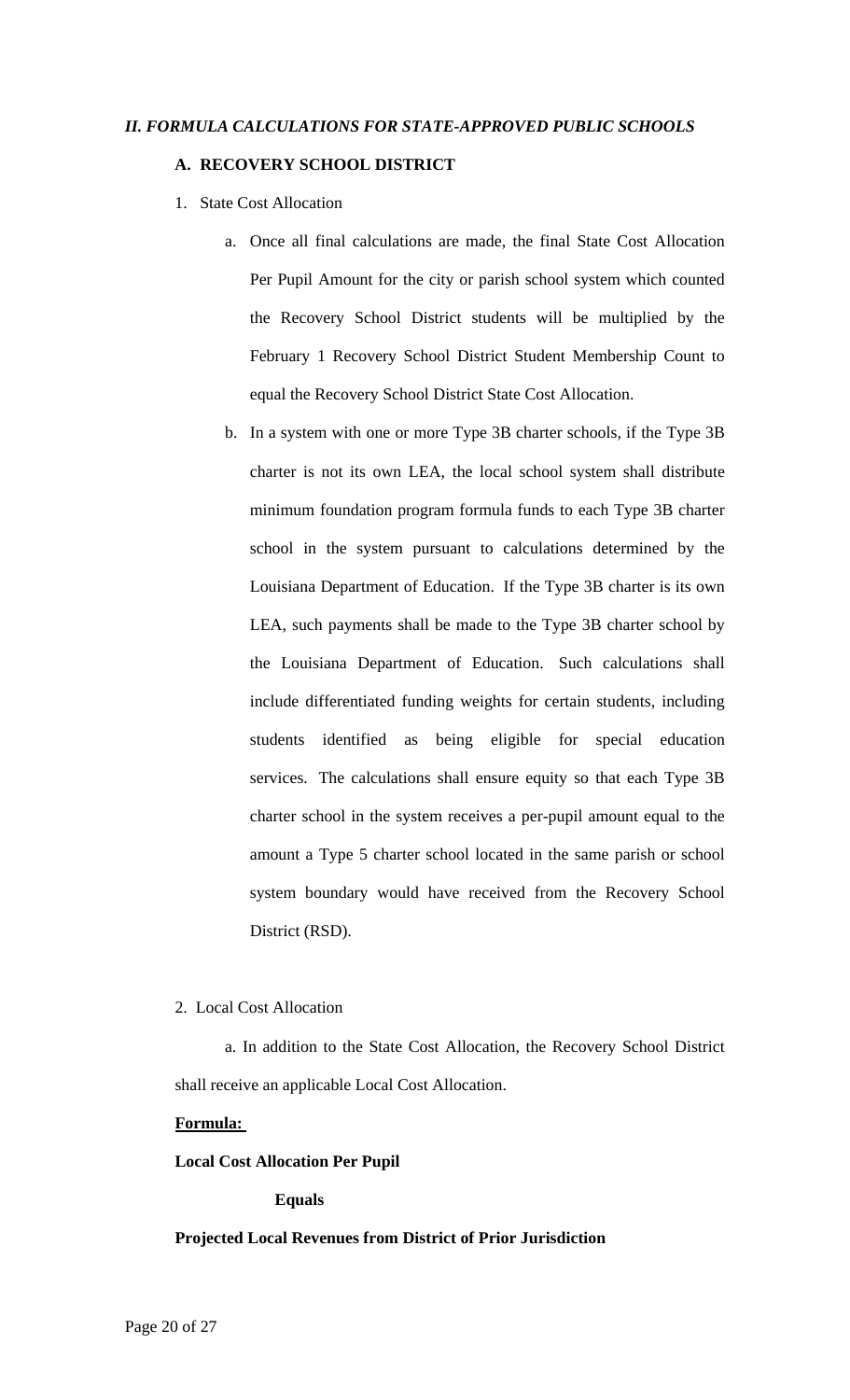#### **Divided by**

**Total School District Membership (Recovery School District Student Membership Count plus Student Membership Count for the system of prior jurisdiction plus New Type 2 Charter school students residing in the jurisdiction)** 

b. To begin the fiscal year, the Local Cost allocation is based on eligible projected local revenues for the most recent prior fiscal year from the city or parish school district that had jurisdiction of the school prior to its transfer.

c. For purposes of the Recovery School District calculation, local revenue is defined to include revenue from the following sources, excluding any portion which has been specifically dedicated by the legislature or by voter approval to capital outlay or debt service, per the definitions in the Annual Financial Report (AFR) and the Louisiana Accounting and Uniform Governmental Handbook as reported to the Department of Education:

> 1. Sales and use taxes, less any tax collection fee paid by the school system

> 2. Ad valorem taxes, less any tax collection fee paid by the school system

> 3. Earnings from sixteenth section lands owned by the school system

 d. The exclusion of any portion of local revenues specifically dedicated by the legislature or by voter approval to capital outlay or debt service shall be applicable only to a charter school housed in a facility or facilities provided by the system in which the charter school is located.

e. The projected local revenues shall be divided by the Total School District Membership Count including the Recovery School District Student Membership Count, both operated and charter schools, plus the Student Membership Count of the system of prior jurisdiction. If any New Type 2 Charter School student resides within the physical boundaries of the system of prior jurisdiction, this school the student attends shares in the local revenues of the system of prior jurisdiction. As a result, the New Type 2 Charter School Student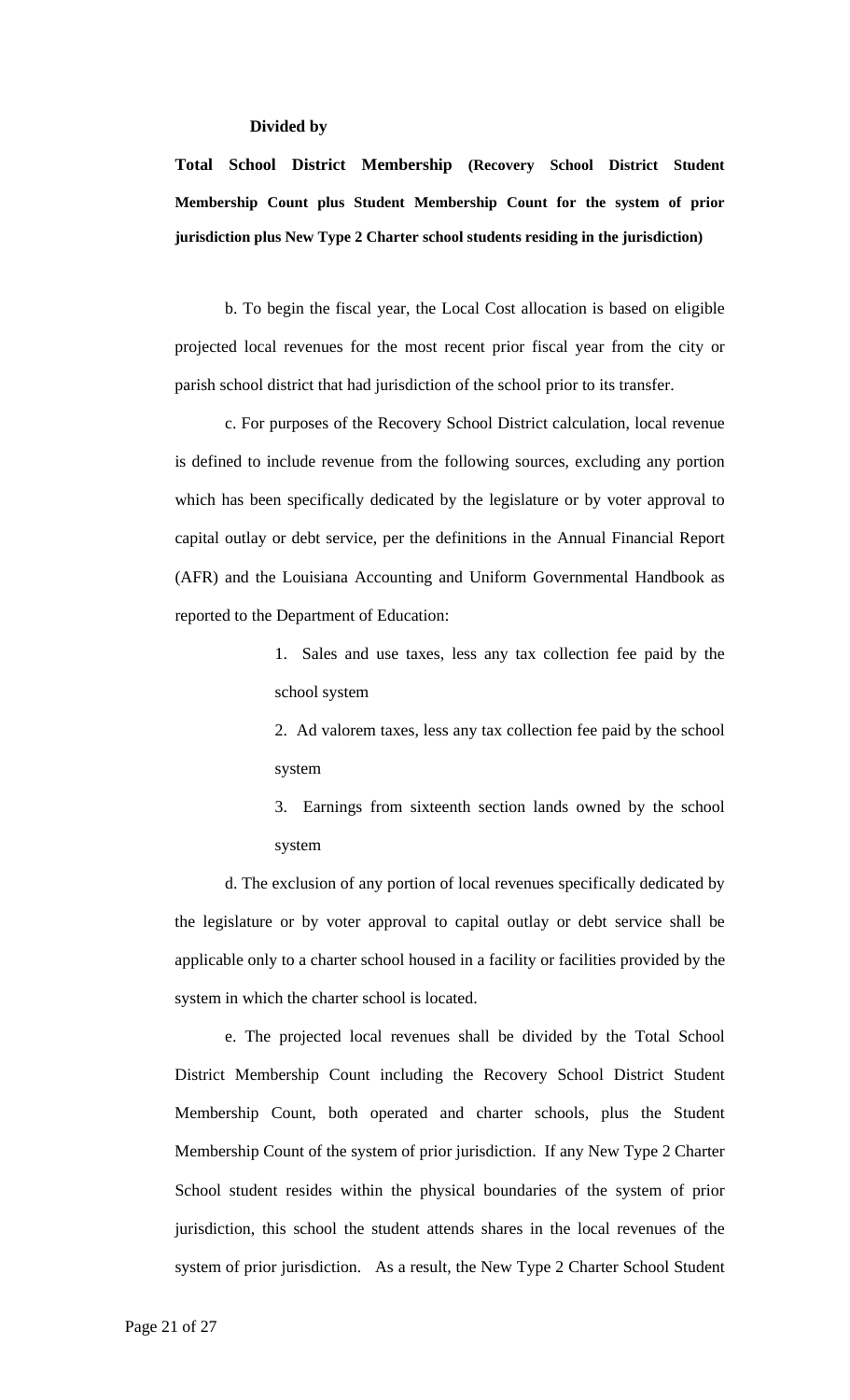Membership Count of the students residing in the jurisdiction will be added to the Recovery School District and the system of prior jurisdiction Student Membership Count.

f. The Local Cost Allocation for the Recovery School District is determined by multiplying the local revenue per pupil times the number of Recovery School District students used in the MFP final allocation.

## **Formula:**

## **Local Cost Allocation**

**Equals** 

## **Projected Local Revenues from District of Prior Jurisdiction Per Pupil Multiplied By**

### **Recovery School District Student Membership Count**

g. Once the local amount is determined, it is adjusted to a monthly amount that is transferred from the MFP monthly allocation of the city, parish, or other local public school board of prior jurisdiction to the Recovery School District.

h. Based on the October 1 Student Membership Count, the local revenue allocation per student will be recalculated and there will be a corresponding adjustment in the local revenue allocation. No recalculation of the local revenues per student will occur as a result of the February 1 Student Count adjustment.

i. During the third quarter of the fiscal year, the local revenue allocation per student shall be adjusted to reflect actual prior year local revenue data.

j. A final reconciliation will occur based upon the receipt of the annual audited financial statements of the system of prior jurisdiction. If an increase or decrease in local revenue collections exists, the state superintendent may establish a payment schedule. In the event that the fiscal status of the system of prior jurisdiction or the Recovery School District changes during the fiscal year or on or before the final reconciliation, the state superintendent may adjust the local revenue based on the revenues identified.

3. Monies appropriated to the Recovery School District, except for administrative costs, that are attributable to the transfer of a school from a prior school system and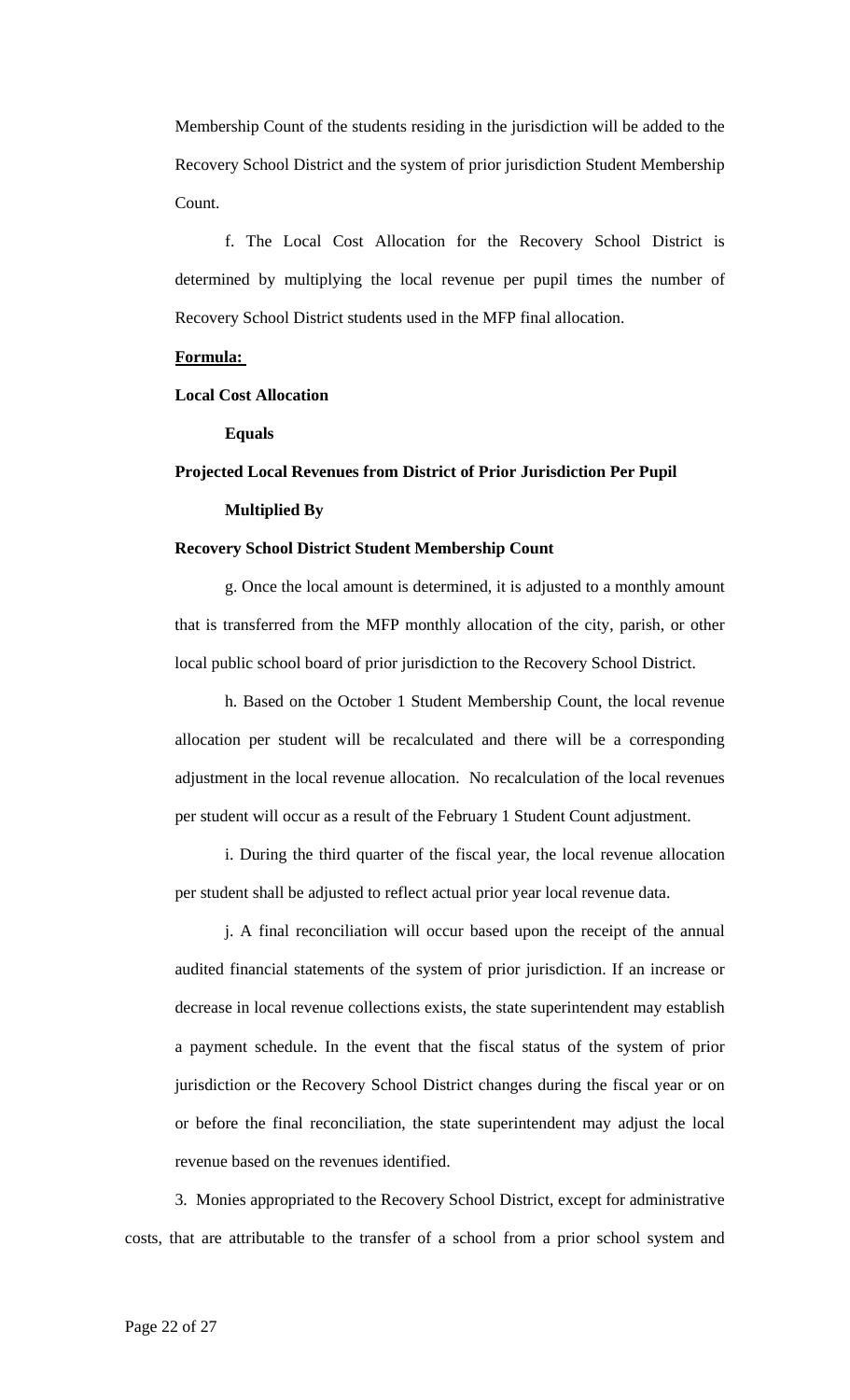monies allocated or transferred from the prior system to the Recovery School District shall be expended solely on the operation of schools transferred from the prior system to the jurisdiction of the Recovery School District.

## **B. NEW TYPE 2 CHARTER SCHOOLS**

A New Type 2 Charter school is a Type 2 Charter school approved after July 1, 2008 by the State Board of Elementary and Secondary Education.

1. State Cost Allocation

a. Any New Type 2 Charter School shall annually be provided a State Cost Allocation as determined by applying the formula contained in R.S. 17:3995.

b. The State Cost Allocation equals the number of students multiplied by the State Cost Allocation Per Pupil for the system in which the student resides.

c. Mid-Year Adjustments shall adhere to the guidelines established in this document.

2. Local Cost Allocation

a. Any New Type 2 Charter school shall annually be provided a Local Cost Allocation by applying the funding formula contained in R. S. 17:3995.

b. The Local Cost Allocation equals the number of students multiplied by the Local Per Pupil for the system in which the student resides.

c. One exception to R. S. 17:3995 is that the Local Cost allocation will be funded with a transfer of the MFP monthly amount representing the Local Per Pupil from the city or parish school system in which the attending students reside.

d. The city or parish where students attending the New Type 2 Charter school reside is the local taxing authority and shall provide the local support for the students.

e. Mid-Year Adjustments will adhere to the guidelines established in this document.

3. Virtual Charter schools may receive, as approved by the State Board of Elementary and Secondary Education, a lesser percentage of the state and local amount calculated in R.S. 17:3995.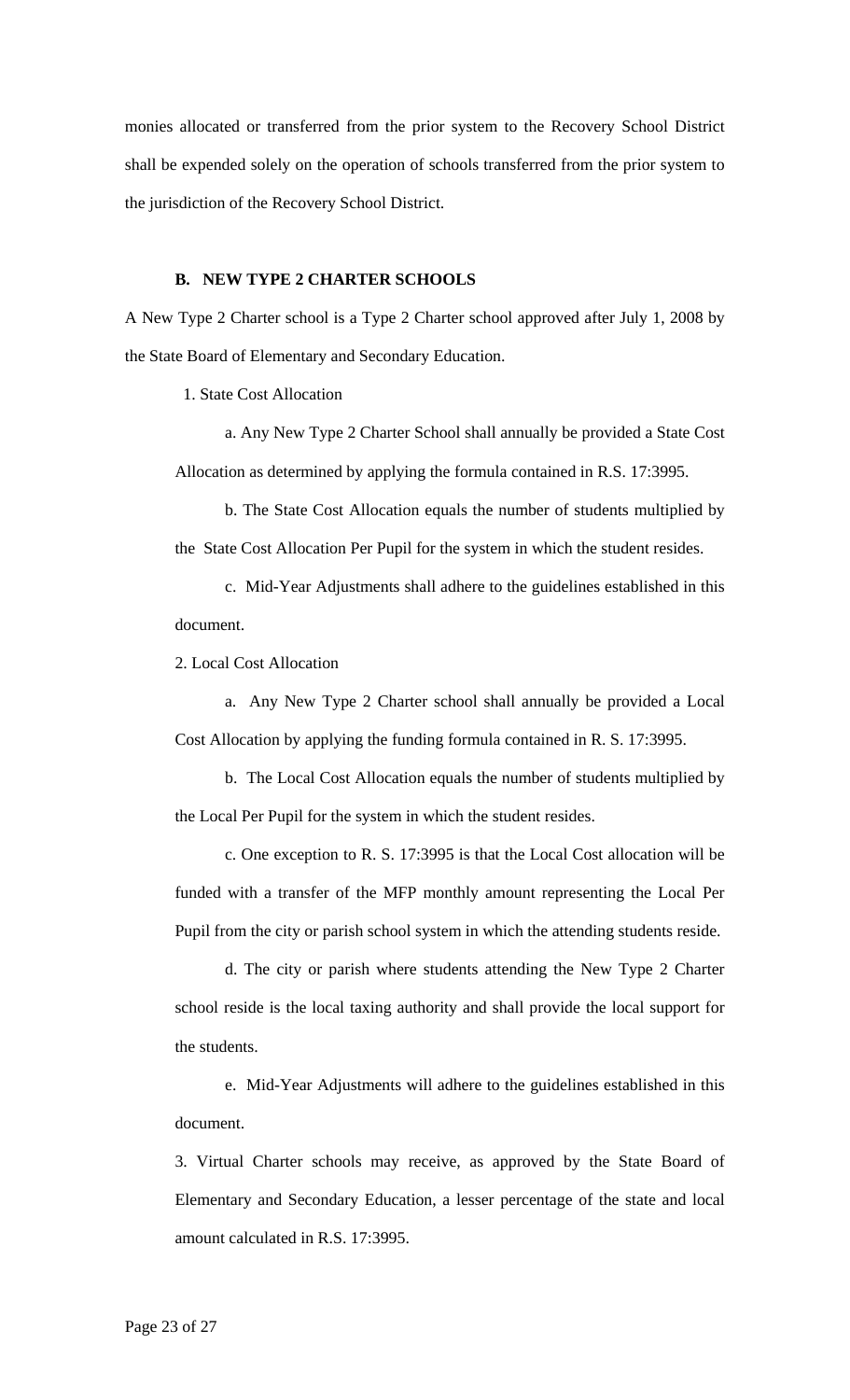4. Where student attendance is from multiple school systems, the Department of Education shall determine the Local Cost Allocation based on students reported by the schools. The student membership count of the New Type 2 charter schools shall be included in the membership count of the city or parish school board in which the student resides to determine the Local Cost Allocation.

5. In the first year of operation, a New Type 2 Charter school shall be allocated funding based on an estimated student count since a February 1 student count does not exist. The allocation will be finalized based on the October 1 student count.

6. The exclusion of any portion of local revenues specifically dedicated by the legislature or by voter approval to capital outlay or debt service shall be applicable only to a charter school housed in a facility or facilities provided by the district in which the charter school is located.

# **C. LOUISIANA SCHOOL FOR MATH, SCIENCE AND THE ARTS (LSMSA) AND NEW ORLEANS CENTER FOR CREATIVE ARTS (NOCCA).**

1. The Louisiana School for Math, Science and the Arts (LSMSA) and New Orleans Center for Creative Arts (NOCCA) shall be provided both a State and Local allocation.

- 2. State Cost Allocation
	- a. The State Cost Allocation shall be based on the State Cost Allocation Per Pupil for the city or parish school system where the attending students reside.
- 3. Local Cost Allocation
	- a. The Local Cost Allocation will be based on the Local Cost Allocation Per Pupil for the city or parish school system where the attending students reside.
	- b. For any student enrolled in LSMSA or NOCCA, the Local Cost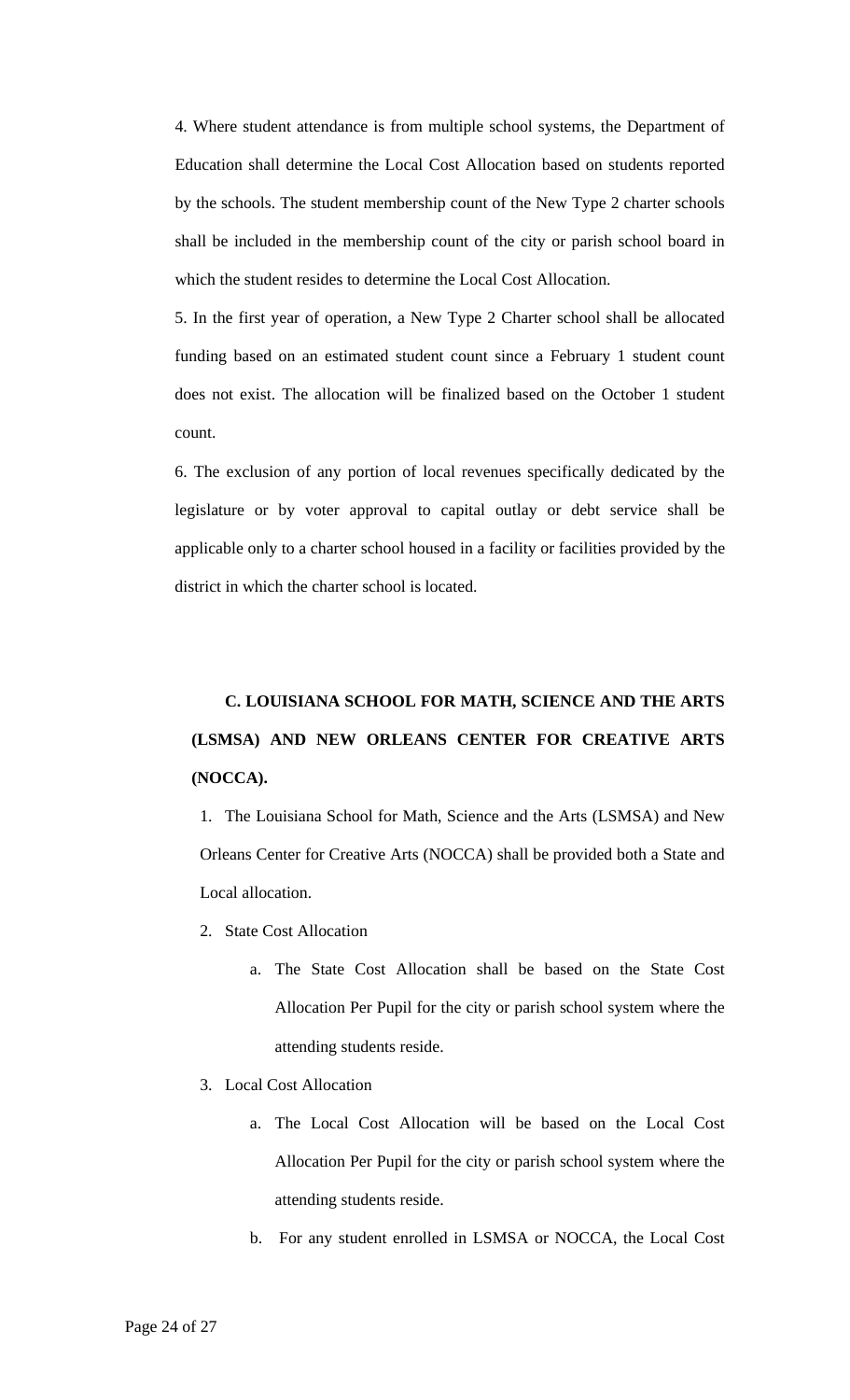Allocation shall be funded by the State. Where student attendance is from multiple school systems, the Department of Education shall determine the Local Cost Allocation based on students reported by the schools.

## **III. FORMULA PROCEDURES**

#### **A. Preliminary Allocation**

- 1. The minimum foundation program formula for the upcoming fiscal year adopted by the State Board of Elementary and Secondary Education, along with a preliminary allocation schedule representing the estimated cost of the proposed formula, shall be submitted to the Joint Legislative Committee on the Budget and to the House and Senate Education Committees for consideration no later than March 15.
- 2. This preliminary allocation shall utilize student and other input data available at the time.

## **B. Final Allocation**

Final allocations for the fiscal year in which the formula takes effect will be determined no later than June 30 of the preceding fiscal year. The latest available data will be utilized to calculate the final allocation except that student count estimates will be utilized for school systems or charter schools opening for the first time in the fiscal year beginning July 1. For first-year city, parish or other public school systems or schools, the final allocation will be based on the October 1 count, once available.

## **IV. FORMULA PAYMENTS**

#### **A. PAYMENT PROCEDURES**

1. The Total MFP State Cost Allocation for city, parish, and other school systems and schools will be converted to monthly payments from July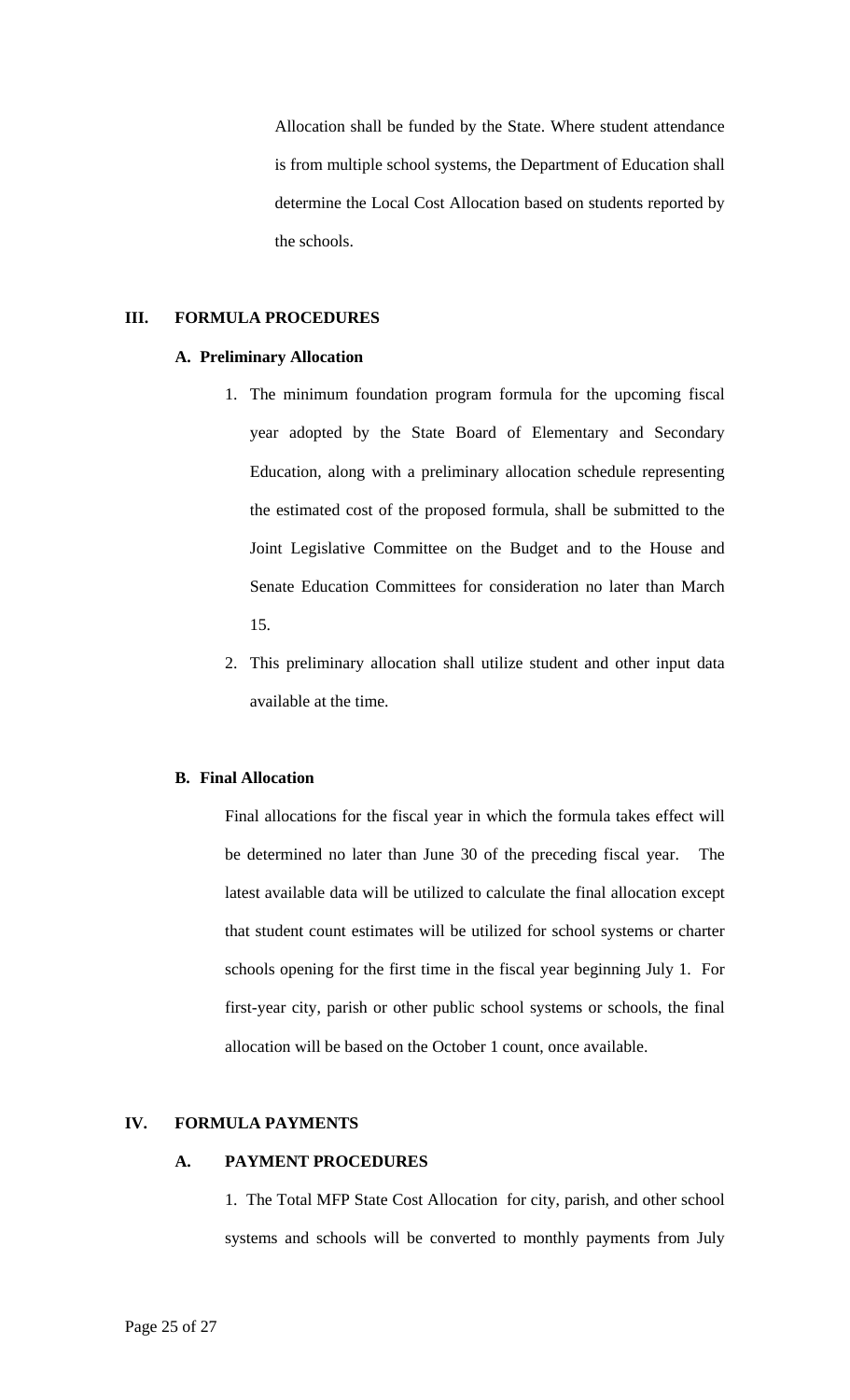through June each year except payments will be made on Level 4 allocations as data becomes available.

#### **B. REQUESTED PAYMENT ADJUSTMENTS**

1. If the city, parish, or other school systems and schools have documented growth in students prior to the actual Mid-Year Student Counts in October and February, a temporary change to the final allocation may be requested. The State Superintendent is authorized to approve or deny this revision.

a. Sufficient documentation will be requested to substantiate this requested allocation adjustment.

b. The adjusted allocation will remain in effect until the actual October or February Mid-Year Student Count. Once the Mid-Year Student Count is final, reconciliation will be completed and payments adjusted accordingly.

## **C. PAYMENT ADJUSTMENTS FOR AUDIT FINDINGS**

1. Review and/or audit of the systems' or schools' data used in determining their Minimum Foundation Program allocation may result in changes in final statistical information. The Minimum Foundation Program allocation adjustments necessary as a result of these audit findings will be made in the following school year. These adjustments are applicable to the following: city or parish school systems, Recovery School District, Type 2 Charter schools, Louisiana State University and Southern University Lab schools, Office of Juvenile Justice (OJJ) schools, Louisiana School for Math, Science and the Arts (LSMSA), and New Orleans Center for Creative Arts (NOCCA).

#### **V. 70% EXPENDITURE REQUIREMENT**

To provide for appropriate accountability of state funds while providing city, parish, or local public school systems or schools flexibility in determining specific expenditures, city, parish, or local public school systems or other public schools must ensure that 70%